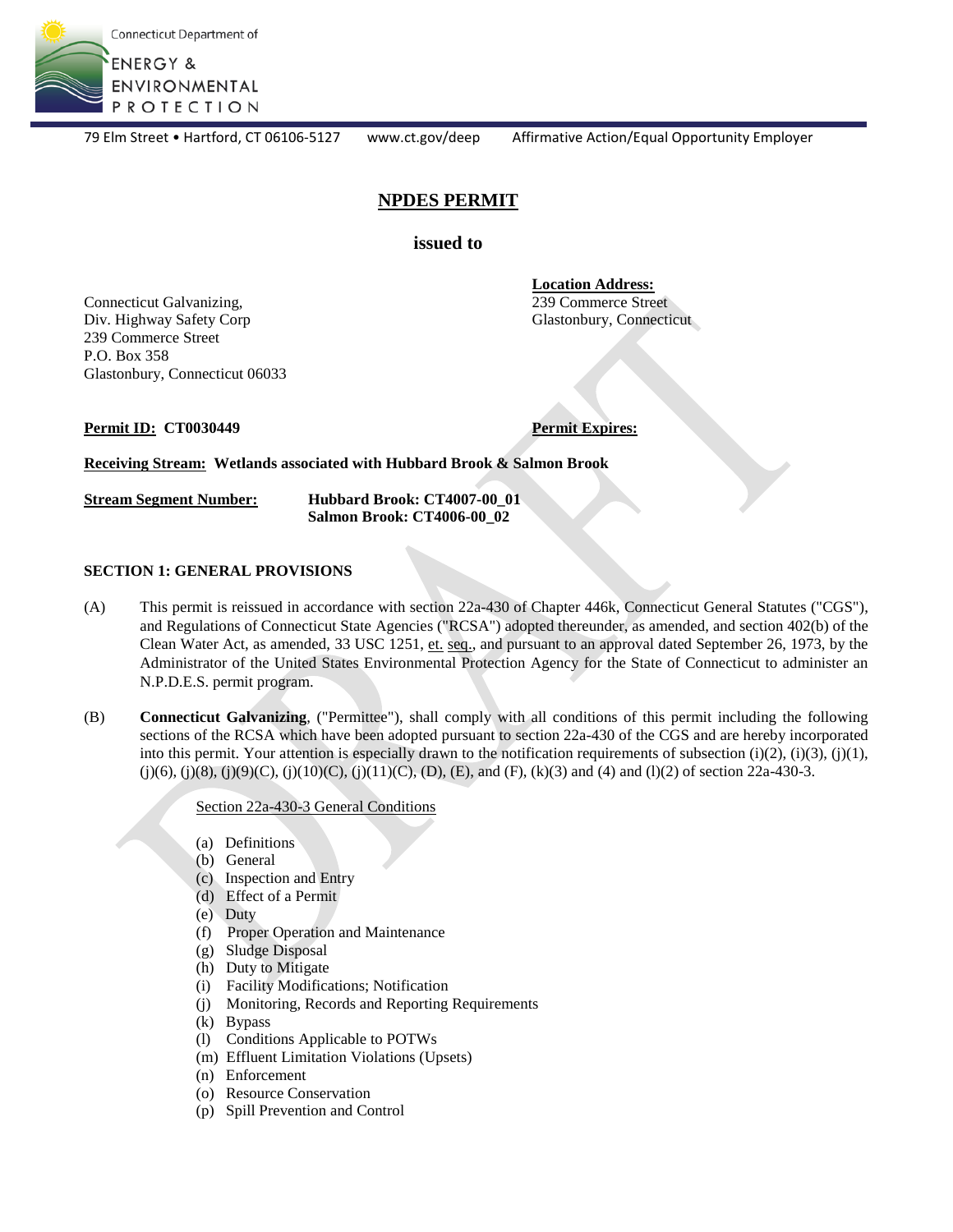- (q) Instrumentation, Alarms, Flow Recorders
- (r) Equalization

#### Section 22a-430-4 Procedures and Criteria

- (a) Duty to Apply
- (b) Duty to Reapply
- (c) Application Requirements
- (d) Preliminary Review
- (e) Tentative Determination
- (f) Draft Permits, Fact Sheets
- (g) Public Notice, Notice of Hearing
- (h) Public Comments
- (i) Final Determination
- (j) Public Hearings
- (k) Submission of Plans and Specifications. Approval.
- (l) Establishing Effluent Limitations and Conditions
- (m) Case by Case Determinations
- (n) Permit issuance or renewal
- (o) Permit Transfer
- (p) Permit revocation, denial or modification
- (q) Variances
- (r) Secondary Treatment Requirements
- (s) Treatment Requirements for Metals and Cyanide
- (t) Discharges to POTWs Prohibitions
- (C) Violations of any of the terms, conditions, or limitations contained in this permit may subject the Permittee to enforcement action including, but not limited to, seeking penalties, injunctions and/or forfeitures pursuant to applicable sections of the CGS and RCSA.
- (D) Any false statement in any information submitted pursuant to this permit may be punishable as a criminal offense under section 22a-438 or 22a-131a of the CGS or in accordance with section 22a-6, under section 53a-157b of the CGS.
- (E) The authorization to discharge under this permit may not be transferred without prior written approval of the Commissioner of Energy and Environmental Protection ("Commissioner"). To request such approval, the Permittee and proposed transferee shall register such proposed transfer with the Commissioner, at least 30 days prior to the transferee becoming legally responsible for creating or maintaining any discharge which is the subject of the permit transfer. Failure, by the transferee, to obtain the Commissioner's approval prior to commencing such discharge(s) may subject the transferee to enforcement action for discharging without a permit pursuant to applicable sections of the CGS and RCSA.
- (F) No provision of this permit and no action or inaction by the Commissioner shall be construed to constitute an assurance by the Commissioner that the actions taken by the Permittee pursuant to this permit will result in compliance or prevent or abate pollution.
- (G) Nothing in this permit shall relieve the Permittee of other obligations under applicable federal, state and local law.
- (H) **An annual fee shall be paid for each year this permit is in effect as set forth in section 22a-430-7 of the Regulations of Connecticut State Agencies**.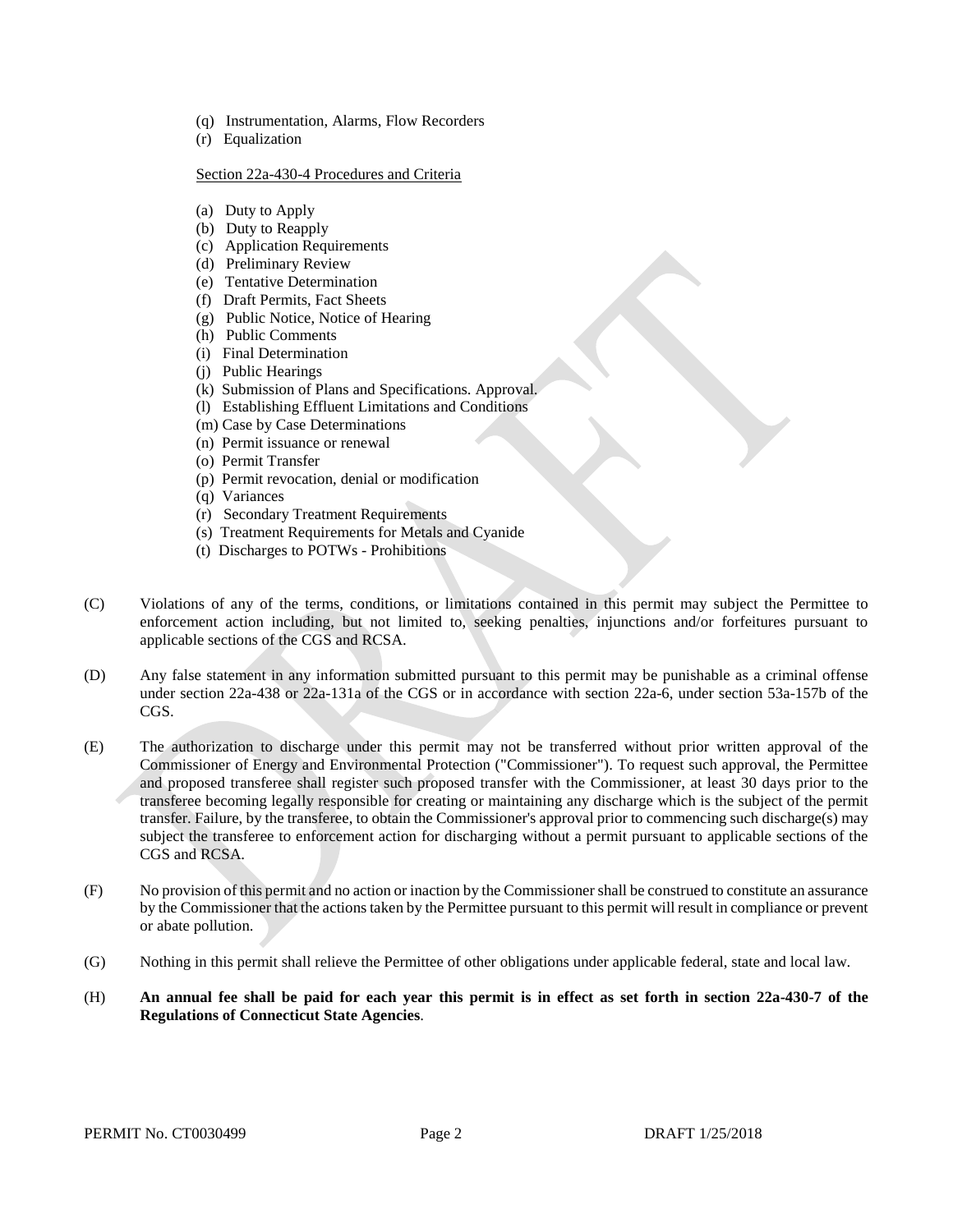#### **SECTION 2: DEFINITIONS**

- (A) The definitions of the terms used in this permit shall be the same as the definitions contained in section 22a-423 of the CGS and section 22a-430-3(a) and 22a-430-6 of the RCSA, except for "No Observable Acute Effect Level (NOAEL)" which is redefined below.
- (B) In addition to the above, the following definitions shall apply to this permit:

"-----" in the limits column on the monitoring table means a limit is not specified but a value must be reported on the DMR

"Critical Test Concentration (CTC)" means the specified effluent dilution at which the Permittee is to conduct a single-concentration Aquatic Toxicity test.

"Daily Concentration" means the concentration of a substance as measured in a daily composite sample, or the arithmetic average of all grab sample results defining a grab sample average.

"Daily Quantity" means the quantity of waste discharged during an operating day.

"Instantaneous Limit" means the highest allowable concentration of a substance as measured by a grab sample, or the highest allowable measurement of a parameter as obtained through instantaneous monitoring.

"In stream Waste Concentration (IWC)" means the concentration of a discharge in the receiving water after mixing has occurred in the allocated zone of influence.

"LC50" means the concentration of a substance, mixture of substances, or discharge which causes mortality to fifty percent of the test organisms in an acute toxicity test.

"Maximum Daily Limit", means the maximum allowable "Daily Concentration" (defined above) when expressed as a concentration (e.g. mg/l); otherwise, it means the maximum allowable "Daily Quantity" as defined above, unless it is expressed as a flow quantity. If expressed as a flow quantity it means "Maximum Daily Flow" as defined in section 22a-430-3(a) of the RCSA.

"NA" as a Monitoring Table abbreviation means "not applicable".

"NR" as a Monitoring Table abbreviation means "not required".

"No Observable Acute Effect Level (NOAEL)" means any concentration equal to or less than the critical test concentration in a single concentration (pass/fail) toxicity test conducted pursuant to section  $22a-430-3(j)(7)(A)(i)$  RCSA demonstrating 90% or greater survival of test organisms at the CTC.

"Quarterly", in the context of a sampling frequency, means that a representative sample of the stormwater runoff shall be collected during each of the following periods: January - March, inclusive; April - June, inclusive; July - September, inclusive and; October - December, inclusive.

"Semi-Annual" in the context of a sampling frequency, means that a representative sample of the stormwater runoff must be collected during each of the following periods: January-June, inclusive and July-December, inclusive.

"ug/l" means micrograms per liter.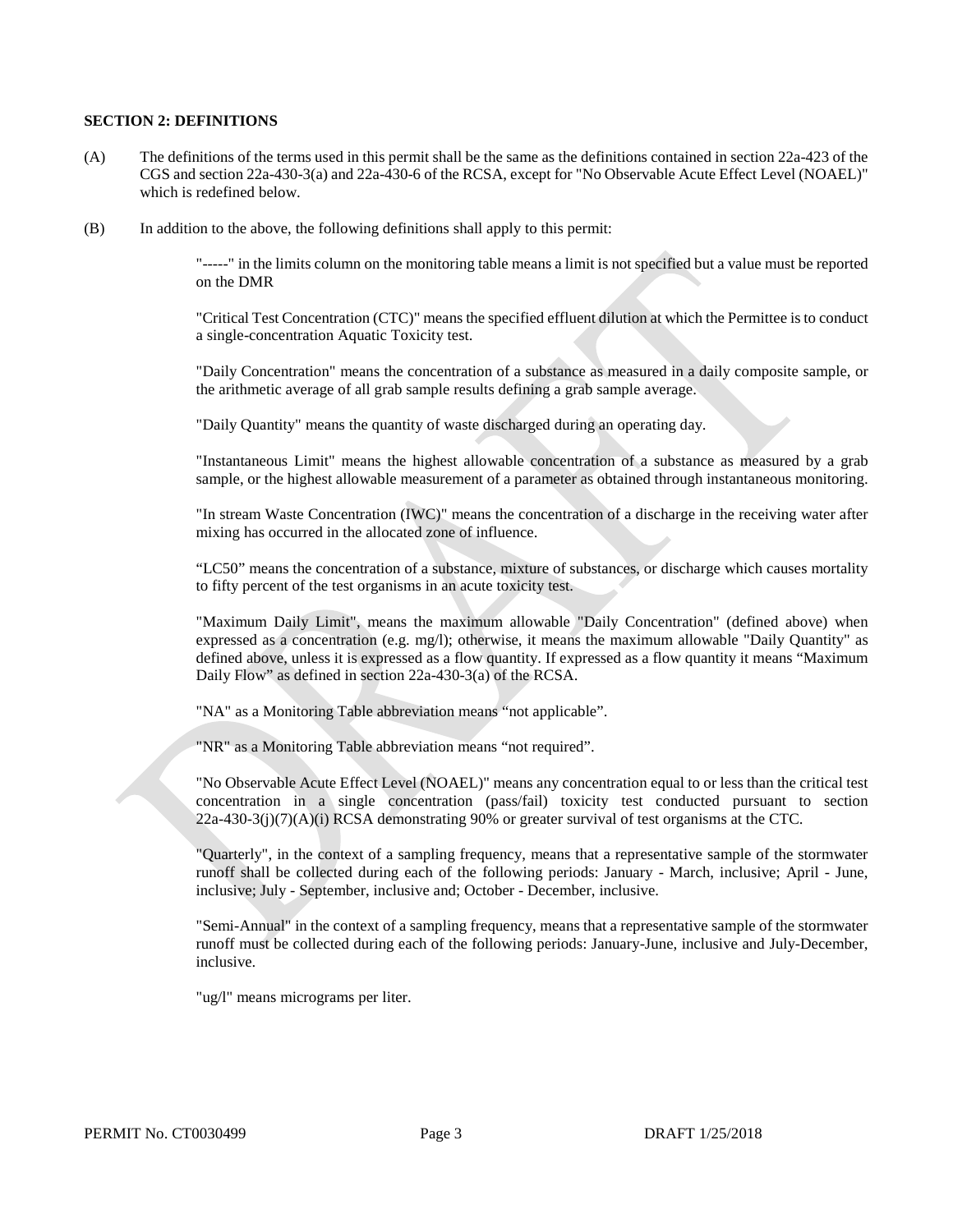#### **SECTION 3: COMMISSIONER'S DECISION**

- (A) The Commissioner has made a final determination and found that such discharge will not cause pollution of any of the waters of the state. The Commissioner's final determination is based on Application No. 201607114 for permit renewal received on June 2, 2016, the addenda submitted August 3, 2016 and August 17, 2016, and the administrative record established in the processing of that application.
- (B) (1) From the issuance of this permit through and including [LAST DAY OF MONTH, MONTH OF PERMIT REISSUANCE], the Commissioner hereby authorizes the Permittee to discharge in accordance with the terms and conditions of Permit No. CT0030499, issued by the Commissioner to the Permittee on September 30, 2011, the previous application submitted by the Permittee on October 14, 2005, and all modifications and approvals issued by the Commissioner or the Commissioner's authorized agent for the discharge and/or activities authorized by, or associated with, Permit No. CT0030449, issued by the Commissioner to the Permittee on September 30, 2011.

(2) From [FIRST DAY OF MONTH, MONTH FOLLOWING PERMIT REISSUANCE] until this permit expires or is modified or revoked, the Commissioner hereby authorizes the Permittee to discharge in accordance with the terms and conditions of Permit No. CT0030449, issued by the Commissioner to the Permittee on [DATE OF PERMIT ISSUANCE], Application No. 201702461 received by the Department on June 2, 2016, and all modifications and approvals issued by the Commissioner or the Commissioner's authorized agent for the discharge and/or activities authorized by, or associated with, Permit No. CT0030449, issued by the Commissioner to the Permittee on [DATE OF PERMIT ISSUANCE].

(C) The Commissioner reserves the right to make appropriate revisions to the permit in order to establish any appropriate effluent limitations, schedules of compliance, or other provisions which may be authorized under the Federal Clean Water Act or the CGS or regulations adopted thereunder, as amended. The permit as modified or renewed under this paragraph may also contain any other requirements of the Federal Clean Water Act or CGS or regulations adopted thereunder which are then applicable.

#### **SECTION 4: GENERAL EFFLUENT LIMITATIONS**

- (A) No discharge shall contain, or cause in the receiving stream, a visible oil sheen or floating solids or cause visible discoloration or foaming in the receiving stream.
- (B) No discharge shall cause acute or chronic toxicity in the receiving water body beyond any zone of influence specifically allocated to that discharge in this permit.
- (C) The temperature of any discharge shall not increase the temperature of the receiving stream above 85°F, or, in any case, raise the normal temperature of the receiving stream more than 4°F.

## **SECTION 5: SPECIFIC EFFLUENT LIMITATIONS AND MONITORING REQUIREMENTS**

(A) Upon permit issuance, the discharges shall not exceed and shall otherwise conform to the specific terms and conditions listed below. The discharges are restricted by, and shall be monitored in accordance with, the tables below: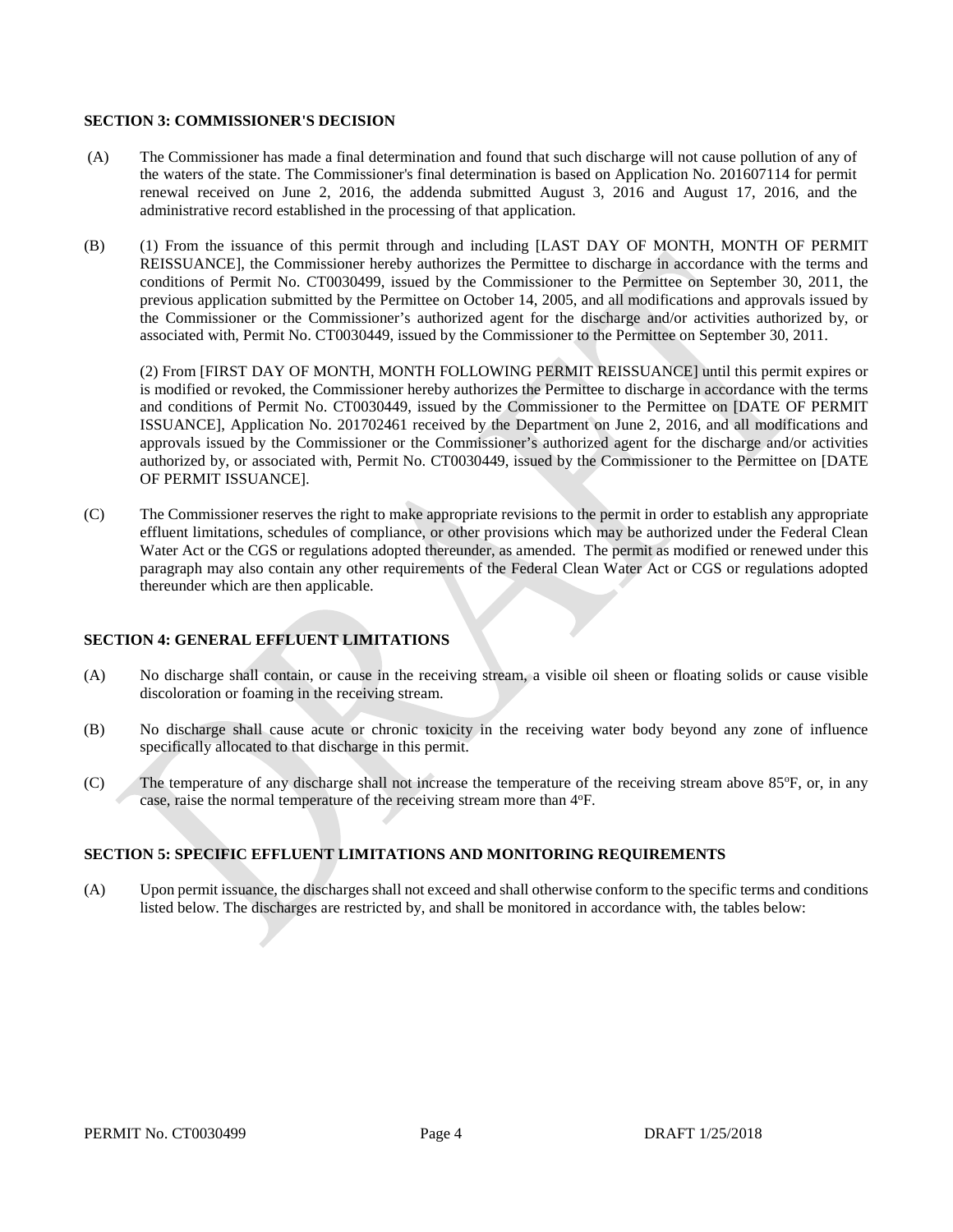|                                                                                                                                      | <b>Table A</b>                |                                   |                        |                               |                                                 |                                             |                                                |                                                    |                   |
|--------------------------------------------------------------------------------------------------------------------------------------|-------------------------------|-----------------------------------|------------------------|-------------------------------|-------------------------------------------------|---------------------------------------------|------------------------------------------------|----------------------------------------------------|-------------------|
| <b>Discharge Serial Number: 101-1</b>                                                                                                | <b>Monitoring Location: 1</b> |                                   |                        |                               |                                                 |                                             |                                                |                                                    |                   |
| Wastewater Description: Intermittent discharge of stormwater runoff from Catchment Areas 1-6 (bypass of WaveIonics treatment system) |                               |                                   |                        |                               |                                                 |                                             |                                                |                                                    |                   |
| Monitoring Location Description: Discharge from oil/water/grit separator                                                             |                               |                                   |                        |                               |                                                 |                                             |                                                |                                                    |                   |
|                                                                                                                                      | <b>UNITS</b>                  | <b>FLOW/TIME BASED MONITORING</b> |                        |                               |                                                 | <b>INSTANTANEOUS MONITORING</b>             |                                                |                                                    | <b>Minimum</b>    |
| <b>PARAMETER</b>                                                                                                                     |                               | Average<br>Monthly Limit          | Maximum<br>Daily Limit | Sample/Reporting<br>Frequency | Sample Type or<br>Measurement to<br>be reported | Instantaneous<br>limit or required<br>range | Sample/<br>Reporting<br>Frequency <sup>1</sup> | Sample<br>Type or<br>measurement<br>to be reported | Level<br>Test $2$ |
| Aquatic Toxicity, Daphnia pulex, LC50 > 100%                                                                                         | %                             | <b>NA</b>                         | <b>NA</b>              | <b>NR</b>                     | <b>NA</b>                                       | >100%                                       | <b>Ouarterly</b>                               | Grab                                               |                   |
| Aquatic Toxicity, Pimephales promelas,<br>$LC50 > 100\%$                                                                             | $\%$                          | <b>NA</b>                         | <b>NA</b>              | <b>NR</b>                     | <b>NA</b>                                       | >100%                                       | <b>Ouarterly</b>                               | Grab                                               |                   |
| Aluminum. Total                                                                                                                      | mg/l                          | NA                                | <b>NA</b>              | <b>NR</b>                     | <b>NA</b>                                       | $--- -$                                     | <b>Ouarterly</b>                               | Grab                                               | X                 |
| Chemical Oxygen Demand <sup>3</sup>                                                                                                  | mg/                           | <b>NA</b>                         | <b>NA</b>              | <b>NR</b>                     | <b>NR</b>                                       | $--- - -$                                   | <b>Ouarterly</b>                               | Grab                                               |                   |
| Chromium. Total                                                                                                                      | mg/l                          | <b>NA</b>                         | <b>NA</b>              | <b>NR</b>                     | <b>NA</b>                                       | $------$                                    | <b>Ouarterly</b>                               | Grab                                               | X                 |
| Copper, Dissolved                                                                                                                    | mg/l                          | <b>NA</b>                         | <b>NA</b>              | <b>NR</b>                     | <b>NA</b>                                       | $------$                                    | <b>Ouarterly</b>                               | Grab                                               | $\mathbf X$       |
| Copper, Total <sup>3</sup>                                                                                                           | mg/l                          | <b>NA</b>                         | <b>NA</b>              | <b>NR</b>                     | <b>NA</b>                                       | $--- -$                                     | <b>Ouarterly</b>                               | Grab                                               | X                 |
| Iron. Total                                                                                                                          | mg/                           | <b>NA</b>                         | <b>NA</b>              | <b>NR</b>                     | <b>NA</b>                                       | $--- - -$                                   | <b>Ouarterly</b>                               | Grab                                               |                   |
| Lead. Dissolved                                                                                                                      | mg/l                          | <b>NA</b>                         | <b>NA</b>              | <b>NR</b>                     | <b>NA</b>                                       | $---$                                       | <b>Ouarterly</b>                               | Grab                                               | X                 |
| Lead, Total <sup>3</sup>                                                                                                             | mg/l                          | <b>NA</b>                         | <b>NA</b>              | <b>NR</b>                     | <b>NA</b>                                       | $--- - -$                                   | <b>Ouarterly</b>                               | Grab                                               | X                 |
| Nickel, Total                                                                                                                        | mg/1                          | <b>NA</b>                         | <b>NA</b>              | <b>NR</b>                     | <b>NA</b>                                       | $--- - -$                                   | <b>Ouarterly</b>                               | Grab                                               | X                 |
| Nitrogen, Ammonia                                                                                                                    | mg/l                          | <b>NA</b>                         | <b>NA</b>              | <b>NR</b>                     | <b>NA</b>                                       | $--- - -$                                   | <b>Ouarterly</b>                               | Grab                                               |                   |
| Nitrogen, Nitrate (total as N) $3$                                                                                                   | mg/1                          | <b>NA</b>                         | <b>NA</b>              | <b>NR</b>                     | <b>NA</b>                                       | $--- - -$                                   | Quarterly                                      | Grab                                               |                   |
| Nitrogen, Total Kjeldahl <sup>3</sup>                                                                                                | mg/l                          | <b>NA</b>                         | NA                     | <b>NR</b>                     | <b>NA</b>                                       | $-----1$                                    | <b>Ouarterly</b>                               | Grab                                               |                   |
| Oil and Grease, Total                                                                                                                | mg/1                          | <b>NA</b>                         | <b>NA</b>              | <b>NR</b>                     | <b>NA</b>                                       | 5.0                                         | <b>Ouarterly</b>                               | Grab                                               |                   |
| pH                                                                                                                                   | S.U.                          | <b>NA</b>                         | <b>NA</b>              | <b>NR</b>                     | <b>NA</b>                                       | $5.0 - 9.0$                                 | <b>Ouarterly</b>                               | Instantaneous                                      |                   |
| Phosphorus, Total <sup>3</sup>                                                                                                       | mg/                           | <b>NA</b>                         | <b>NA</b>              | <b>NR</b>                     | NA                                              | $------$                                    | <b>Ouarterly</b>                               | Grab                                               | X                 |
| <b>Total Suspended Solids</b>                                                                                                        | mg/l                          | <b>NA</b>                         | <b>NA</b>              | <b>NR</b>                     | NA                                              | 90                                          | <b>Ouarterly</b>                               | Grab                                               |                   |
| Zinc, Dissolved                                                                                                                      | mg/                           | <b>NA</b>                         | <b>NA</b>              | <b>NR</b>                     | <b>NA</b>                                       | $--- -$                                     | <b>Ouarterly</b>                               | Grab                                               | X                 |
| Zinc, Total $3$                                                                                                                      | mg/l                          | <b>NA</b>                         | <b>NA</b>              | <b>NR</b>                     | <b>NA</b>                                       | $--- - -$                                   | <b>Ouarterly</b>                               | Grab                                               | X                 |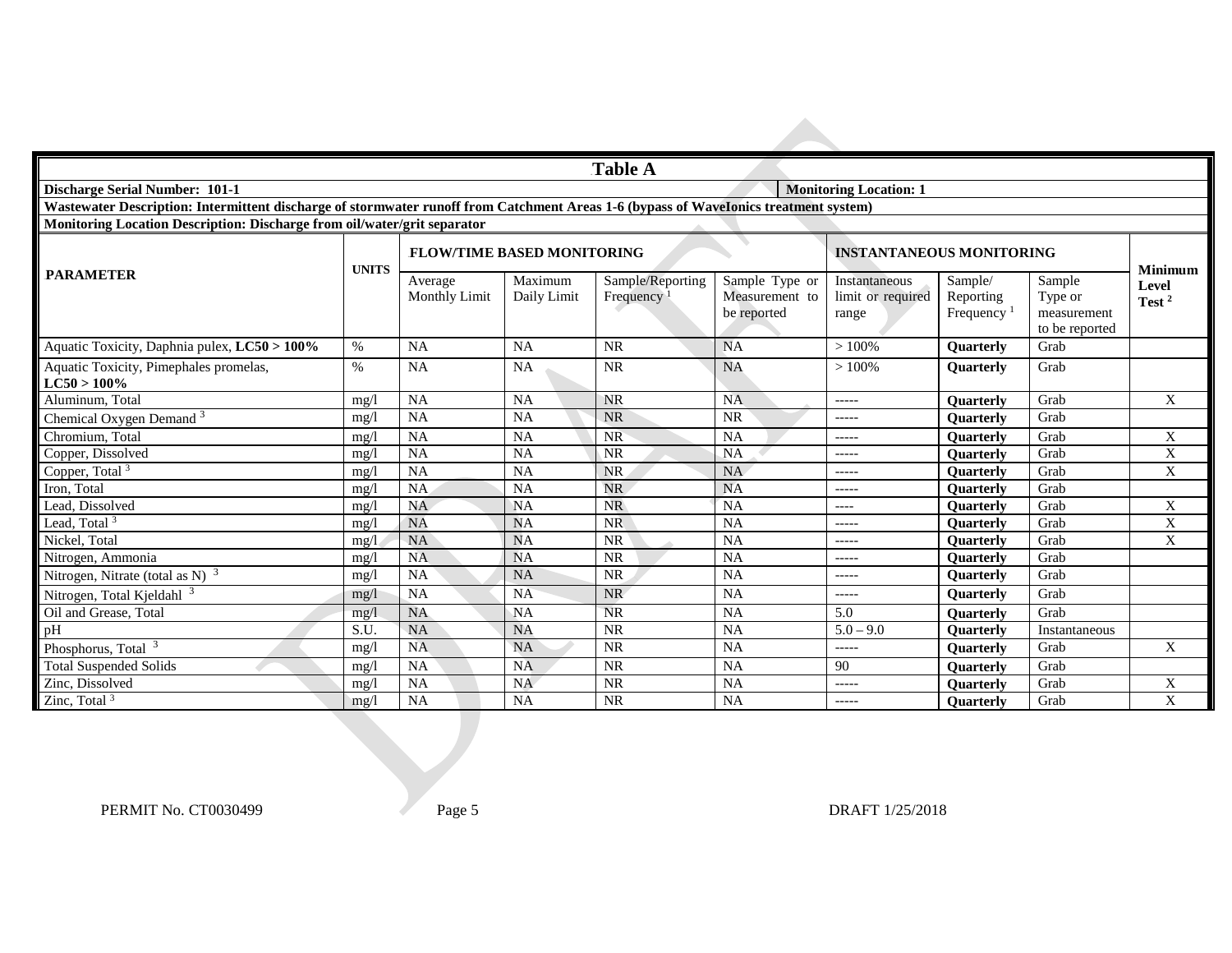### **Table Footnotes and Remarks: Footnotes:**

<sup>1</sup> The first entry in this column is the 'Sample Frequency'. If a 'Reporting Frequency' does not follow this entry and the 'Sample Frequency' is more frequent than monthly then the 'Reporting Frequency' is monthly. If the 'Sample frequency' is specified as monthly, or less frequent, then the 'Reporting Frequency' is the same as the 'Sample Frequency'.

<sup>2</sup> Minimum Level Test refers to Section  $7(A)$  of this permit.

<sup>3</sup> See Section 6 for information about benchmark monitoring.

# **Remarks:**

"Quarterly", means that a representative sample of the discharge shall be collected at any time during each of the following periods: January - March, inclusive; April - June, inclusive; July - September, inclusive and; October - December, inclusive.

For the months when a sample is not collected, the Discharge Monitoring Report shall be submitted with the comment, "Monitoring Conditional".

The results of the Toxicity Tests shall be recorded as LC50 in % effluent on the DMR.

PERMIT No. CT0030499 Page 6 DRAFT 1/25/2018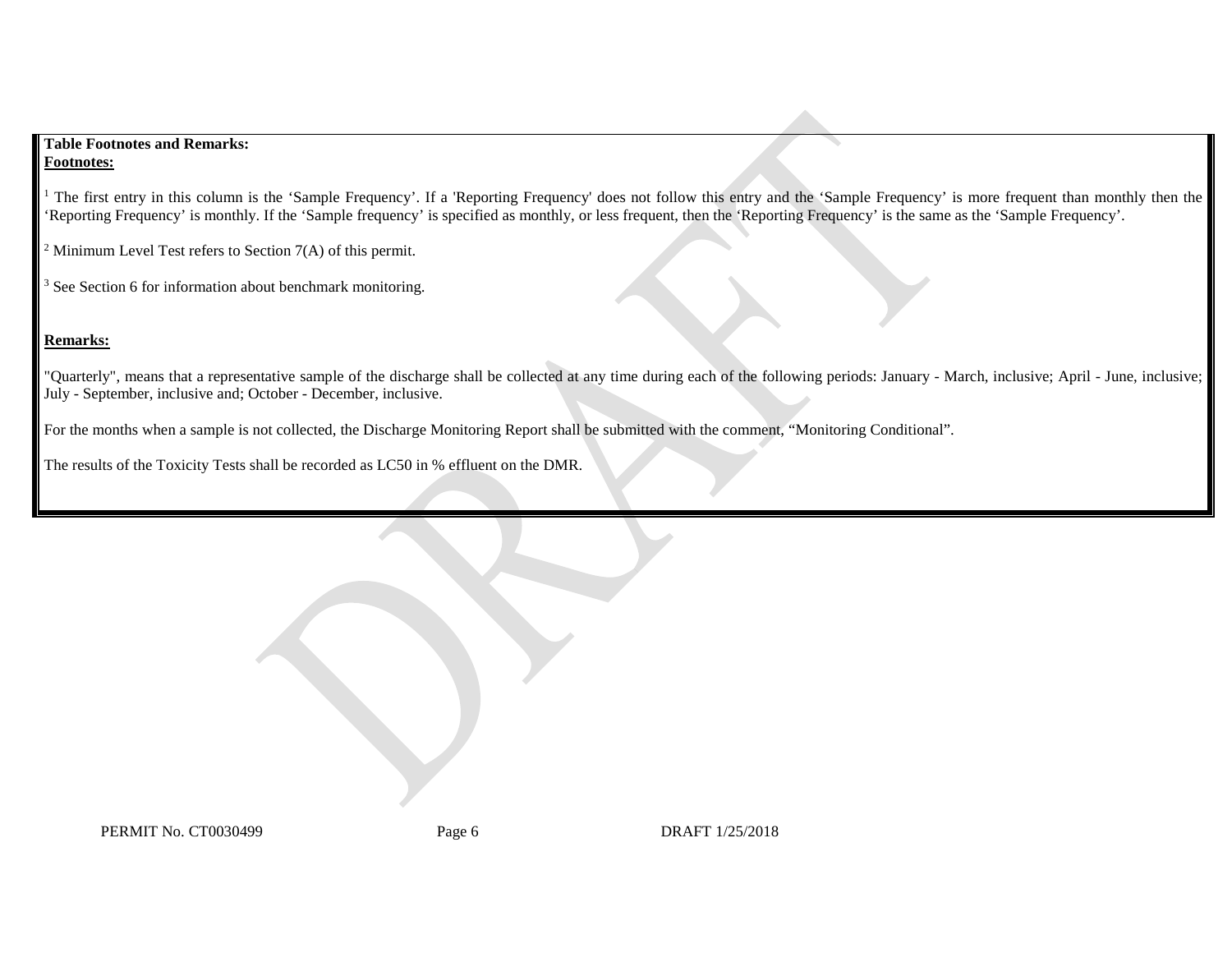| Table B                                                                                     |              |                                   |                        |                               |                                                 |                                                       |                                       |                                                               |                            |
|---------------------------------------------------------------------------------------------|--------------|-----------------------------------|------------------------|-------------------------------|-------------------------------------------------|-------------------------------------------------------|---------------------------------------|---------------------------------------------------------------|----------------------------|
| <b>Discharge Serial Number: 102-1</b>                                                       |              |                                   |                        |                               |                                                 | <b>Monitoring Location: 1</b>                         |                                       |                                                               |                            |
| Wastewater Description: Stormwater runoff from the office building roof in Catchment Area 8 |              |                                   |                        |                               |                                                 |                                                       |                                       |                                                               |                            |
| Monitoring Location Description: Catch basin at entrance to office building                 |              |                                   |                        |                               |                                                 |                                                       |                                       |                                                               |                            |
|                                                                                             | <b>UNITS</b> | <b>FLOW/TIME BASED MONITORING</b> |                        |                               |                                                 | <b>INSTANTANEOUS MONITORING</b>                       |                                       |                                                               | <b>Minimum</b>             |
| <b>PARAMETER</b>                                                                            |              | Average<br>Monthly Limit          | Maximum<br>Daily Limit | Sample/Reporting<br>Frequency | Sample Type or<br>Measurement to<br>be reported | <b>Instantaneous</b><br>limit or<br>required<br>range | Sample/<br>Reporting<br>Frequency $1$ | Sample Type<br><sub>or</sub><br>measurement<br>to be reported | Level<br>Test <sup>2</sup> |
| Aquatic Toxicity, Daphnia pulex, NOAEL=100%                                                 | $\%$         | NA                                | <b>NA</b>              | <b>NR</b>                     | <b>NA</b>                                       | $\geq 90\%$                                           | <b>Ouarterly</b>                      | Grab                                                          |                            |
| Aquatic Toxicity, Pimephales promelas,<br>$NOAEL=100\%$                                     | $\%$         | NA                                | <b>NA</b>              | <b>NR</b>                     | <b>NA</b>                                       | $\geq 90\%$                                           | <b>Ouarterly</b>                      | Grab                                                          |                            |
| Aluminum, Total                                                                             | mg/          | NA                                | NA                     | <b>NR</b>                     | <b>NA</b>                                       | $--- - -$                                             | <b>Ouarterly</b>                      | Grab                                                          | X                          |
| Chemical Oxygen Demand <sup>3</sup>                                                         | mg/l         | <b>NA</b>                         | <b>NA</b>              | <b>NR</b>                     | <b>NR</b>                                       | $- - - - -$                                           | Quarterly                             | Grab                                                          |                            |
| Chromium, Total                                                                             | mg/          | NA                                | <b>NA</b>              | <b>NR</b>                     | <b>NA</b>                                       | $--- - -$                                             | <b>Ouarterly</b>                      | Grab                                                          | X                          |
| Copper, Total <sup>3</sup>                                                                  | mg/          | <b>NA</b>                         | <b>NA</b>              | <b>NR</b>                     | NA                                              | -----                                                 | <b>Ouarterly</b>                      | Grab                                                          | X                          |
| Lead, Total <sup>3</sup>                                                                    | mg/          | <b>NA</b>                         | <b>NA</b>              | <b>NR</b>                     | <b>NA</b>                                       | $--- -$                                               | <b>Ouarterly</b>                      | Grab                                                          | $\mathbf X$                |
| Nickel, Total                                                                               | mg/l         | <b>NA</b>                         | <b>NA</b>              | <b>NR</b>                     | <b>NA</b>                                       | $--- - -$                                             | <b>Ouarterly</b>                      | Grab                                                          | X                          |
| Nitrogen, Ammonia                                                                           | mg/l         | <b>NA</b>                         | <b>NA</b>              | <b>NR</b>                     | <b>NA</b>                                       | $--- - -$                                             | <b>Ouarterly</b>                      | Grab                                                          |                            |
| Nitrogen, Nitrate (total as N) $3$                                                          | mg/          | <b>NA</b>                         | <b>NA</b>              | <b>NR</b>                     | <b>NA</b>                                       | -----                                                 | <b>Ouarterly</b>                      | Grab                                                          |                            |
| Nitrogen, Total Kjeldahl <sup>3</sup>                                                       | mg/1         | <b>NA</b>                         | <b>NA</b>              | <b>NR</b>                     | <b>NA</b>                                       | $- - - - -$                                           | <b>Ouarterly</b>                      | Grab                                                          |                            |
| Oil and Grease, Total                                                                       | mg/l         | <b>NA</b>                         | <b>NA</b>              | <b>NR</b>                     | <b>NA</b>                                       | 5.0                                                   | <b>Ouarterly</b>                      | Grab                                                          |                            |
| pH                                                                                          | S.U.         | <b>NA</b>                         | NA                     | <b>NR</b>                     | <b>NA</b>                                       | $5.0 - 9.0$                                           | <b>Ouarterly</b>                      | Instantaneous                                                 |                            |
| Phosphorus, Total <sup>3</sup>                                                              | mg/l         | <b>NA</b>                         | <b>NA</b>              | NR                            | <b>NA</b>                                       | $- - - - -$                                           | <b>Ouarterly</b>                      | Grab                                                          | X                          |
| <b>Total Suspended Solids</b>                                                               | mg/l         | <b>NA</b>                         | <b>NA</b>              | <b>NR</b>                     | <b>NA</b>                                       | 90                                                    | <b>Ouarterly</b>                      | Grab                                                          |                            |
| Zinc, Total $3$                                                                             | mg/          | <b>NA</b>                         | <b>NA</b>              | <b>NR</b>                     | <b>NA</b>                                       | -----                                                 | <b>Ouarterly</b>                      | Grab                                                          | X                          |

PERMIT No. CT0030499 Page 7 DRAFT 1/25/2018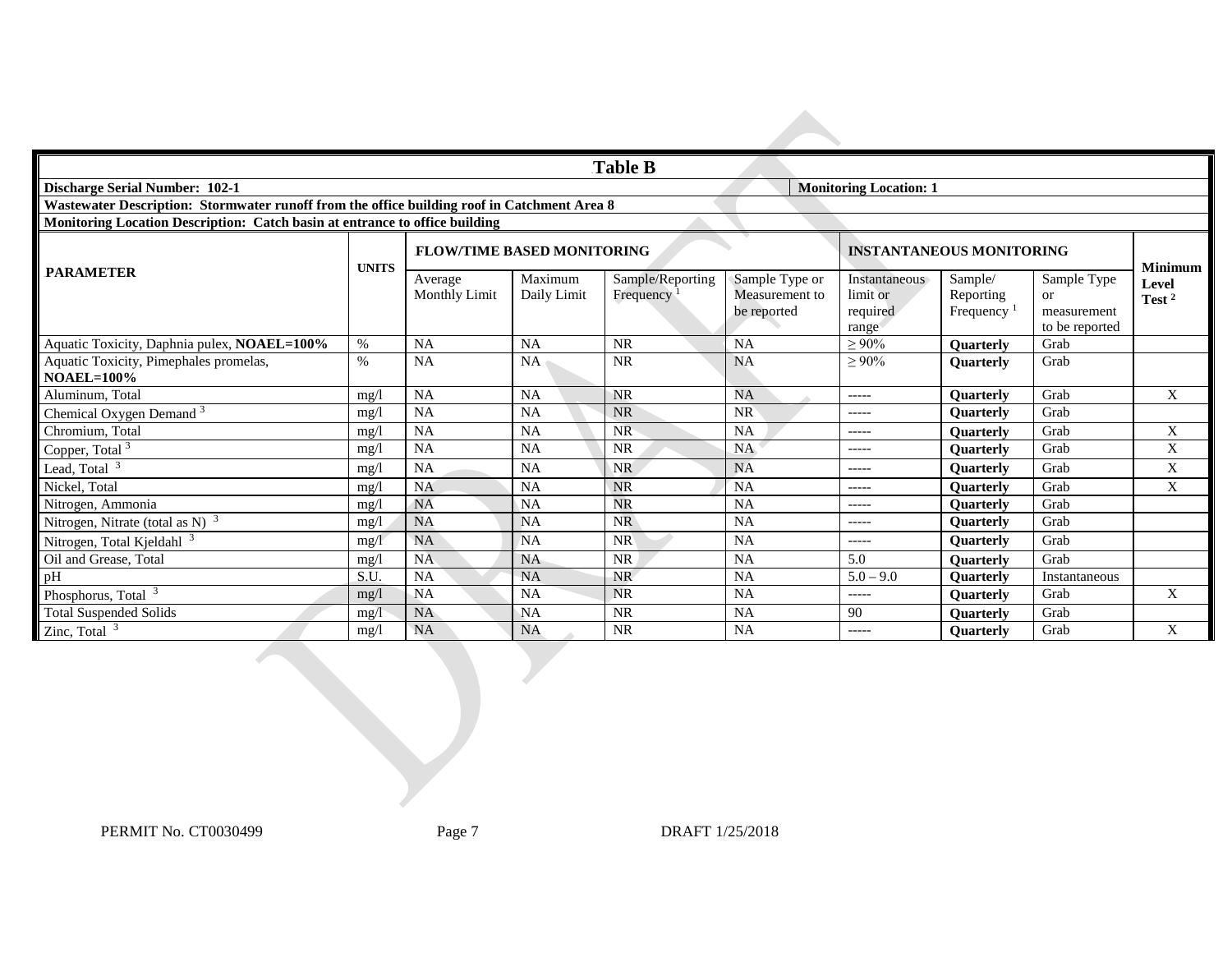## **Table Footnotes and Remarks: Footnotes:**

<sup>1</sup> The first entry in this column is the 'Sample Frequency'. If a 'Reporting Frequency' does not follow this entry and the 'Sample Frequency' is more frequent than monthly then the 'Reporting Frequency' is monthly. If the 'Sample frequency' is specified as monthly, or less frequent, then the 'Reporting Frequency' is the same as the 'Sample Frequency'.

<sup>2</sup> Minimum Level Test refers to Section  $7(A)$  of this permit.

<sup>3</sup> See Section 6 for information about benchmark monitoring.

# **Remarks:**

"Quarterly", means that a representative sample of the discharge shall be collected at any time during each of the following periods: January - March, inclusive; April - June, inclusive; July - September, inclusive and; October - December, inclusive.

For the months when a sample is not collected, the Discharge Monitoring Report shall be submitted with the comment, "Monitoring Conditional".

PERMIT No. CT0030499 Page 8 DRAFT 1/25/2018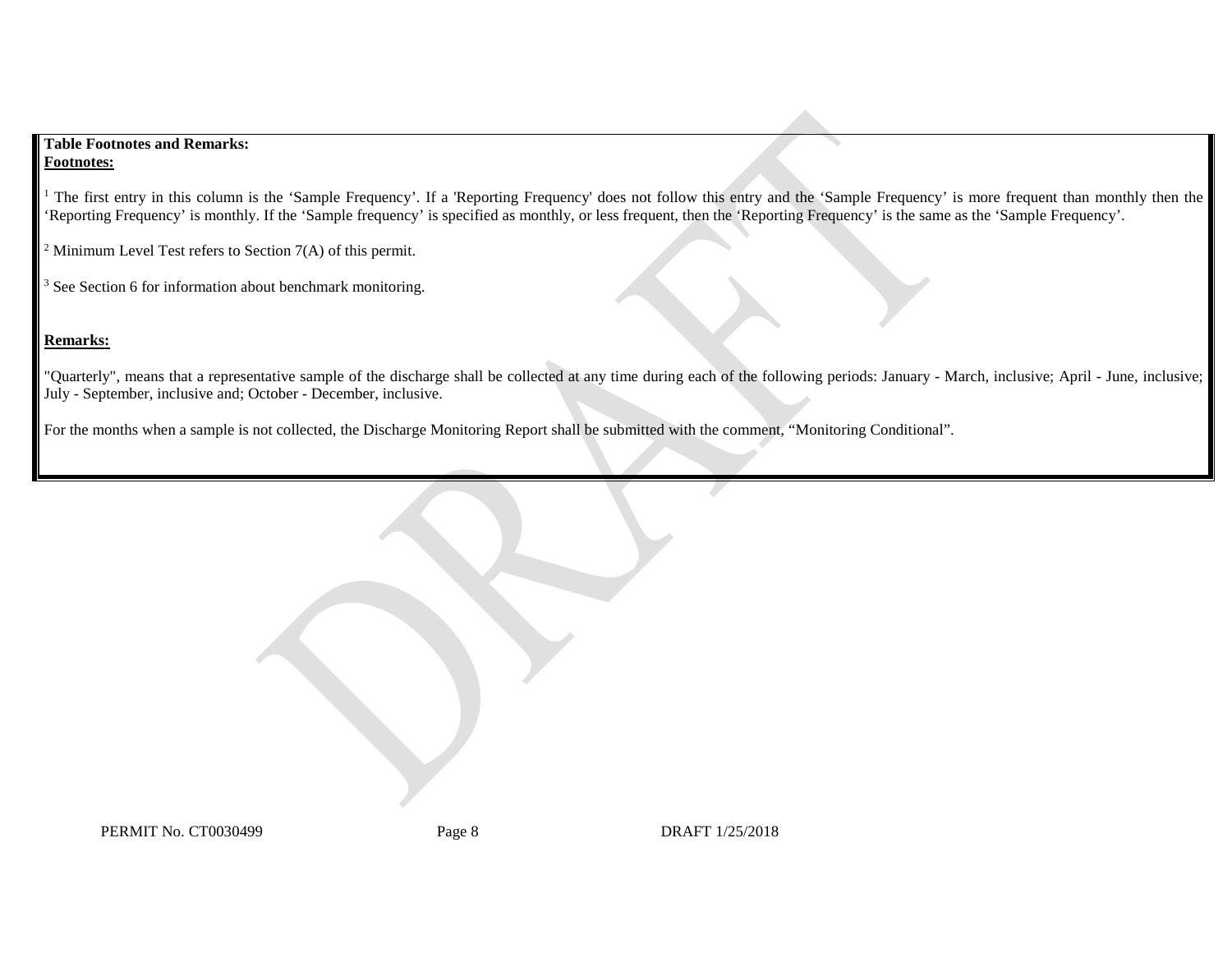| Table C                                                                                                                                             |                               |                                   |                        |                                            |                                                 |                                                |                                                             |                                                           |                   |
|-----------------------------------------------------------------------------------------------------------------------------------------------------|-------------------------------|-----------------------------------|------------------------|--------------------------------------------|-------------------------------------------------|------------------------------------------------|-------------------------------------------------------------|-----------------------------------------------------------|-------------------|
| <b>Discharge Serial Number: 103-1</b>                                                                                                               | <b>Monitoring Location: 1</b> |                                   |                        |                                            |                                                 |                                                |                                                             |                                                           |                   |
| Wastewater Description: Intermittent discharge of stormwater runoff from raw materials storage area east of the fabrication shop (Catchment Area 7) |                               |                                   |                        |                                            |                                                 |                                                |                                                             |                                                           |                   |
| <b>Monitoring Location Description: Discharge from grit separator</b>                                                                               |                               |                                   |                        |                                            |                                                 |                                                |                                                             |                                                           |                   |
|                                                                                                                                                     | <b>UNITS</b>                  | <b>FLOW/TIME BASED MONITORING</b> |                        |                                            |                                                 |                                                | <b>INSTANTANEOUS MONITORING</b>                             |                                                           | <b>Minimum</b>    |
| <b>PARAMETER</b>                                                                                                                                    |                               | Average<br><b>Monthly Limit</b>   | Maximum<br>Daily Limit | Sample/Reporting<br>Frequency <sup>1</sup> | Sample Type or<br>Measurement to<br>be reported | Instantaneous<br>limit or<br>required<br>range | Sample/<br>Reporting<br>Frequency <sup><math>1</math></sup> | Sample Type<br><b>or</b><br>measurement<br>to be reported | Level<br>Test $2$ |
| Aquatic Toxicity, Daphnia pulex, NOAEL=100%                                                                                                         | $\%$                          | NA                                | <b>NA</b>              | <b>NR</b>                                  | <b>NA</b>                                       | $\geq 90\%$                                    | Semi-annual                                                 | Grab                                                      |                   |
| Aquatic Toxicity, Pimephales promelas,<br><b>NOAEL=100%</b>                                                                                         | $\%$                          | NA                                | <b>NA</b>              | <b>NR</b>                                  | <b>NA</b>                                       | $> 90\%$                                       | Semi-annual                                                 | Grab                                                      |                   |
| Aluminum. Total                                                                                                                                     | mg/l                          | <b>NA</b>                         | <b>NA</b>              | <b>NR</b>                                  | <b>NA</b>                                       | $--- - -$                                      | Semi-annual                                                 | Grab                                                      | X                 |
| Chemical Oxygen Demand <sup>3</sup>                                                                                                                 | mg/                           | NA                                | <b>NA</b>              | <b>NR</b>                                  | <b>NA</b>                                       | $--- - - -$                                    | Semi-annual                                                 | Grab                                                      |                   |
| Chromium, Total                                                                                                                                     | mg/l                          | <b>NA</b>                         | <b>NA</b>              | NR                                         | <b>NA</b>                                       | -----                                          | Semi-annual                                                 | Grab                                                      | X                 |
| Copper, Total <sup>3</sup>                                                                                                                          | mg/l                          | NA                                | <b>NA</b>              | <b>NR</b>                                  | <b>NA</b>                                       | $--- - - -$                                    | Semi-annual                                                 | Grab                                                      | X                 |
| Iron, Total                                                                                                                                         | mg/l                          | NA                                | <b>NA</b>              | <b>NR</b>                                  | <b>NA</b>                                       | -----                                          | Semi-annual                                                 | Grab                                                      |                   |
| Lead, Total <sup>3</sup>                                                                                                                            | mg/l                          | <b>NA</b>                         | <b>NA</b>              | <b>NR</b>                                  | <b>NA</b>                                       | -----                                          | Semi-annual                                                 | Grab                                                      | $\mathbf{X}$      |
| Nickel, Total                                                                                                                                       | mg/                           | <b>NA</b>                         | <b>NA</b>              | <b>NR</b>                                  | <b>NA</b>                                       | $--- - -$                                      | Semi-annual                                                 | Grab                                                      | X                 |
| Nitrogen, Ammonia                                                                                                                                   | mg/                           | <b>NA</b>                         | <b>NA</b>              | <b>NR</b>                                  | <b>NA</b>                                       | -----                                          | Semi-annual                                                 | Grab                                                      |                   |
| Nitrogen, Nitrate (total as N) $^3$                                                                                                                 | mg/                           | <b>NA</b>                         | <b>NA</b>              | <b>NR</b>                                  | <b>NA</b>                                       | $-----1$                                       | Semi-annual                                                 | Grab                                                      |                   |
| Nitrogen, Total Kjeldahl                                                                                                                            | mg/                           | NA                                | <b>NA</b>              | <b>NR</b>                                  | <b>NA</b>                                       | -----                                          | Semi-annual                                                 | Grab                                                      |                   |
| Oil and Grease, Total                                                                                                                               | mg/l                          | <b>NA</b>                         | <b>NA</b>              | <b>NR</b>                                  | <b>NA</b>                                       | 5.0                                            | Semi-annual                                                 | Grab                                                      |                   |
| pH                                                                                                                                                  | S.U.                          | <b>NA</b>                         | <b>NA</b>              | <b>NR</b>                                  | <b>NA</b>                                       | $5.0 - 9.0$                                    | Semi-annual                                                 | Instantaneous                                             |                   |
| Phosphorus, Total <sup>3</sup>                                                                                                                      | mg/l                          | <b>NA</b>                         | <b>NA</b>              | NR                                         | NA                                              | $-----1$                                       | Semi-annual                                                 | Grab                                                      | X                 |
| <b>Total Suspended Solids</b>                                                                                                                       | mg/                           | <b>NA</b>                         | NA                     | <b>NR</b>                                  | <b>NA</b>                                       | 90                                             | Semi-annual                                                 | Grab                                                      |                   |
| Zinc, Total $3$                                                                                                                                     | mg/l                          | NA                                | <b>NA</b>              | <b>NR</b>                                  | <b>NA</b>                                       | -----                                          | Semi-annual                                                 | Grab                                                      | X                 |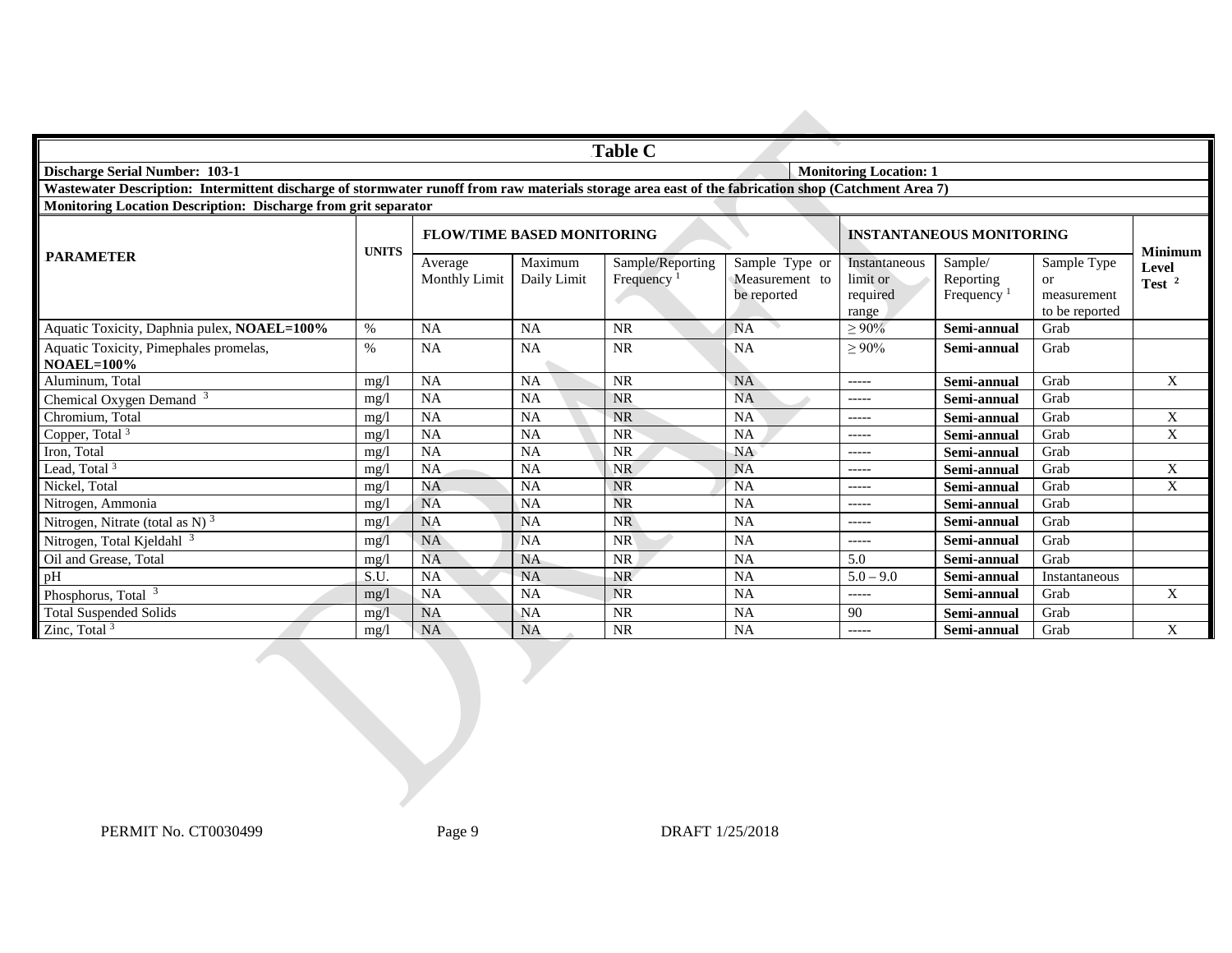### **Table Footnotes and Remarks: Footnotes:**

<sup>1</sup> The first entry in this column is the 'Sample Frequency'. If a 'Reporting Frequency' does not follow this entry and the 'Sample Frequency' is more frequent than monthly then the 'Reporting Frequency' is monthly. If the 'Sample frequency' is specified as monthly, or less frequent, then the 'Reporting Frequency' is the same as the 'Sample Frequency'.

<sup>2</sup> Minimum Level Test refers to Section  $7(A)$  of this permit.

<sup>3</sup> See Section 6 for information about benchmark monitoring.

# **Remarks:**

"Quarterly", means that a representative sample of the discharge shall be collected at any time during each of the following periods: January - March, inclusive; April - June, inclusive; July - September, inclusive and; October - December, inclusive.

For the months when a sample is not collected, the Discharge Monitoring Report shall be submitted with the comment, "Monitoring Conditional".

The results of the Toxicity Tests shall be recorded in % survival on the DMR.

PERMIT No. CT0030499 Page 10 Page 10 DRAFT 1/25/2018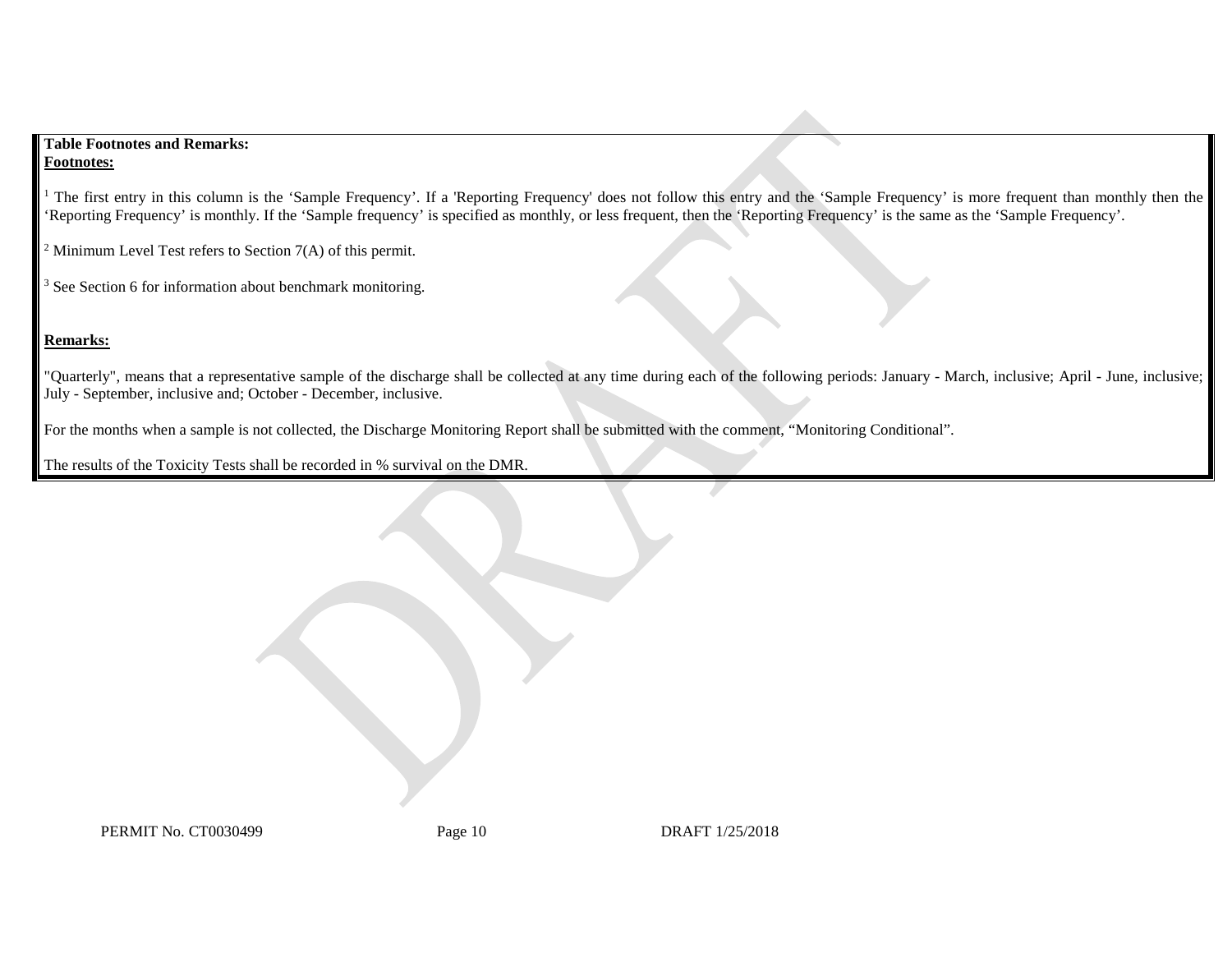#### **(B) Stormwater Sampling**

- (1) All samples shall be comprised of only the stormwater described in these tables. Samples shall be collected prior to combination with receiving waters or wastewater of any type, and after all approved treatment units, if applicable. All samples collected shall be representative of the discharge during standard operating conditions.
- (2) All samples for compliance with Tables A, B and C shall be collected from discharges resulting from a storm event that occurs at least 72 hours after any previous storm event generating a stormwater discharge. Any sample containing snow or ice melt must be identified on the Discharge Monitoring Report.
- (3) Collection of grab samples shall begin during the first thirty (30) minutes of a discharge at the designated monitoring location and shall be completed as soon as possible.
- (4) All discharge samples must be taken during the same storm event, if feasible.
- (5) The date, discharge temperature, time of the start of the discharge, time of sampling, and magnitude (in inches) of the storm event sampled shall be recorded.
- (6) The duration between the storm event sampled and the end of the most recent storm event that produced a discharge shall be recorded.
- (7) In cases where limits and sample type are specified but sampling is not required by this permit, the limits specified shall apply to all samples which may be collected and analyzed by the Department of Energy and Environmental Protection personnel, the Permittee, or other parties.

# **SECTION 6: SPECIAL CONDITIONS**

- (A) The Permittee shall implement the Stormwater Pollution Prevention Plan prepared by HRP Associates dated November 2011 and updated January 2015 (the Plan), and any amendments to the Plan required by this permit.
- (B) The following benchmarks shall apply to the discharges identified in Section 5 Tables A-C:

| Parameter                     | Benchmark         |
|-------------------------------|-------------------|
| Chemical Oxygen Demand        | $75 \text{ mg}/l$ |
| Copper, Total                 | $0.059$ mg/l      |
| Lead, Total                   | $0.076$ mg/l      |
| Nitrogen, Nitrate             | $1.10$ mg/l       |
| Nitrogen, Total Kjeldahl      | $2.30$ mg/l       |
| Oil and Grease, Total         | $5 \text{ mg}/l$  |
| Phosphorus, Total             | $0.40$ mg/l       |
| <b>Total Suspended Solids</b> | $90 \text{ mg}/l$ |
| Zinc, Total                   | $0.160$ mg/l      |

Should the average of four consecutive monitoring values exceeds the benchmark for any parameter, then the Permittee must review the selection, design, installation and implementation of the existing stormwater control measures to determine if modifications are necessary to meet the benchmarks in this permit, and either: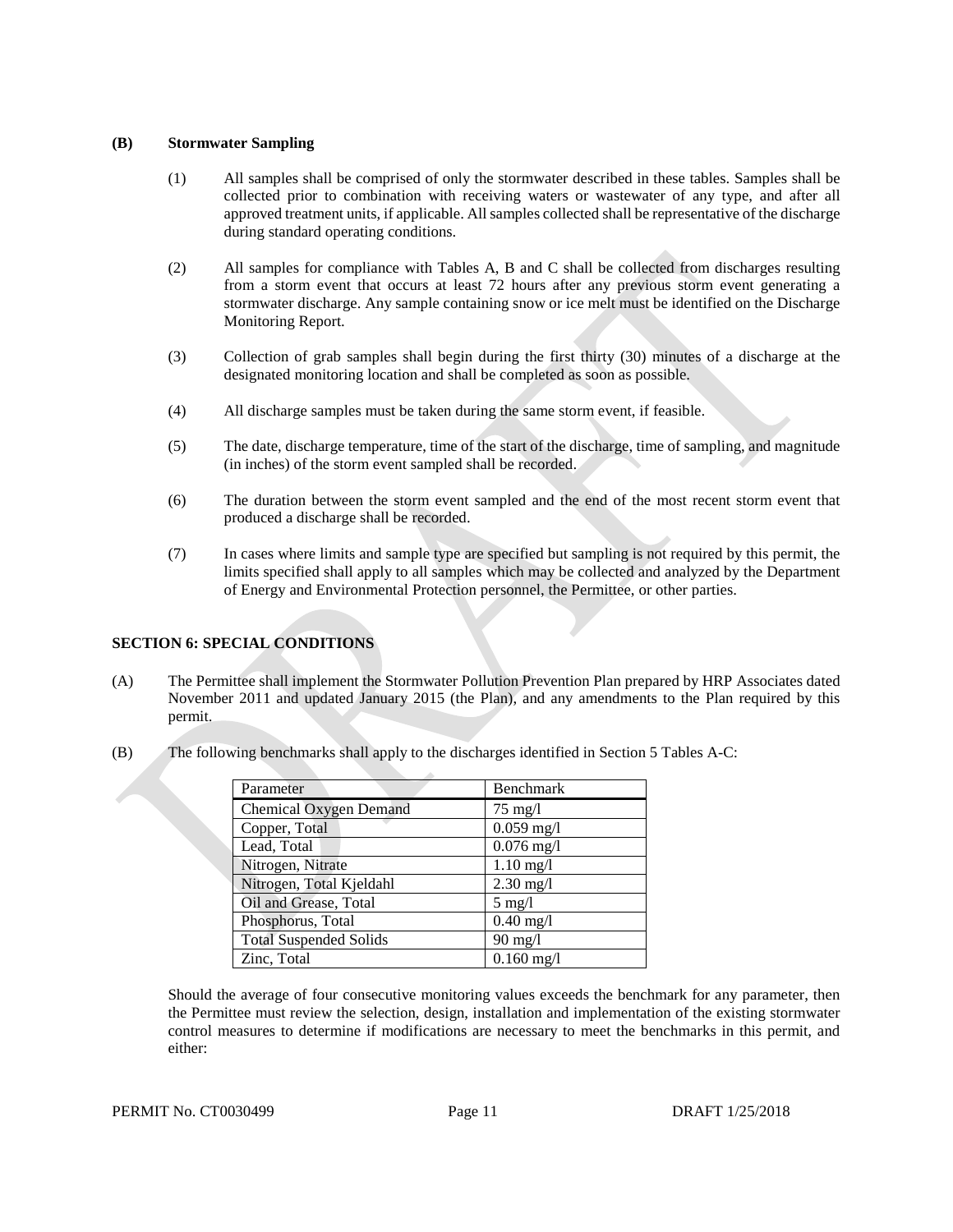- Make the necessary modifications to the control measures and the Plan; or
- Make a determination that no further pollutant reductions are technologically available and economically practicable and achievable in light of best industry practice to implement additional control measures or meet the benchmarks. The Permittee must also document the rationale for concluding that no further pollutant reductions are achievable and **submit this documentation to the Commissioner for written approval.** The Permittee must retain all records related to this documentation with the Plan.

If an exceedance of the four event average is mathematically certain, then the Permittee must review the control measures and perform any required corrective action immediately (or document why no corrective action is required), without waiting for the full four monitoring events, in accordance with the "Keeping Plan Current". If after modifying the control measures and conducting additional monitoring, the average of the most recent 4 monitoring events still exceeds the benchmark (or if an exceedance of the benchmark by the 4 event average is mathematically certain for the most recent 4 monitoring events), the Permittee must again review the control measures and take one of the two actions above. **Provided the Permittee complies with all requirements of this Benchmark Monitoring section, exceedance of the benchmarks is not, in itself, a violation of this permit.** 

#### (C) Keeping Plan Current

The Permittee shall amend the Plan whenever;

- (1) there is a change at the site which has an effect on the potential to cause pollution of the surface waters of the state;
- (2) the actions required by the Plan fail to ensure or adequately protect against pollution of the surface waters of the state; or
- (3) the Commissioner requests modification of the Plan;
- (4) the Permittee is notified that they are subject to requirements because the receiving water to which the industrial activity discharges has been designated as impaired under Section 303(d) of the Clean Water Act and as identified in the most recent State of Connecticut Integrated Water Quality Report;
- (5) the Permittee is notified that a TMDL to which the Permittee is subject has been established for the stormwater receiving water;
- (6) necessary to address any significant sources or potential sources of pollution identified as a result of any inspection or visual monitoring;
- (7) required as a result of monitoring benchmarks or effluent limitations.

The Plan shall be amended and all actions required by the Plan shall be completed within sixty (60) (or within another interval as may be specified in this permit modification or as may be approved in writing by the Commissioner) of the date the Permittee becomes aware or should have become aware that any of the conditions listed above has occurred.

If significant changes are made to the site or to the Plan, the Permittee shall maintain compliance with such Plan thereafter.

(D) Failure to Prepare or Amend Plan

In no event shall failure to complete or update a Plan in accordance with this permit relieve a Permittee of responsibility to implement actions required to protect the surface waters of the state, complete any actions that would have been required by such Plan, and to comply with all conditions of the permit.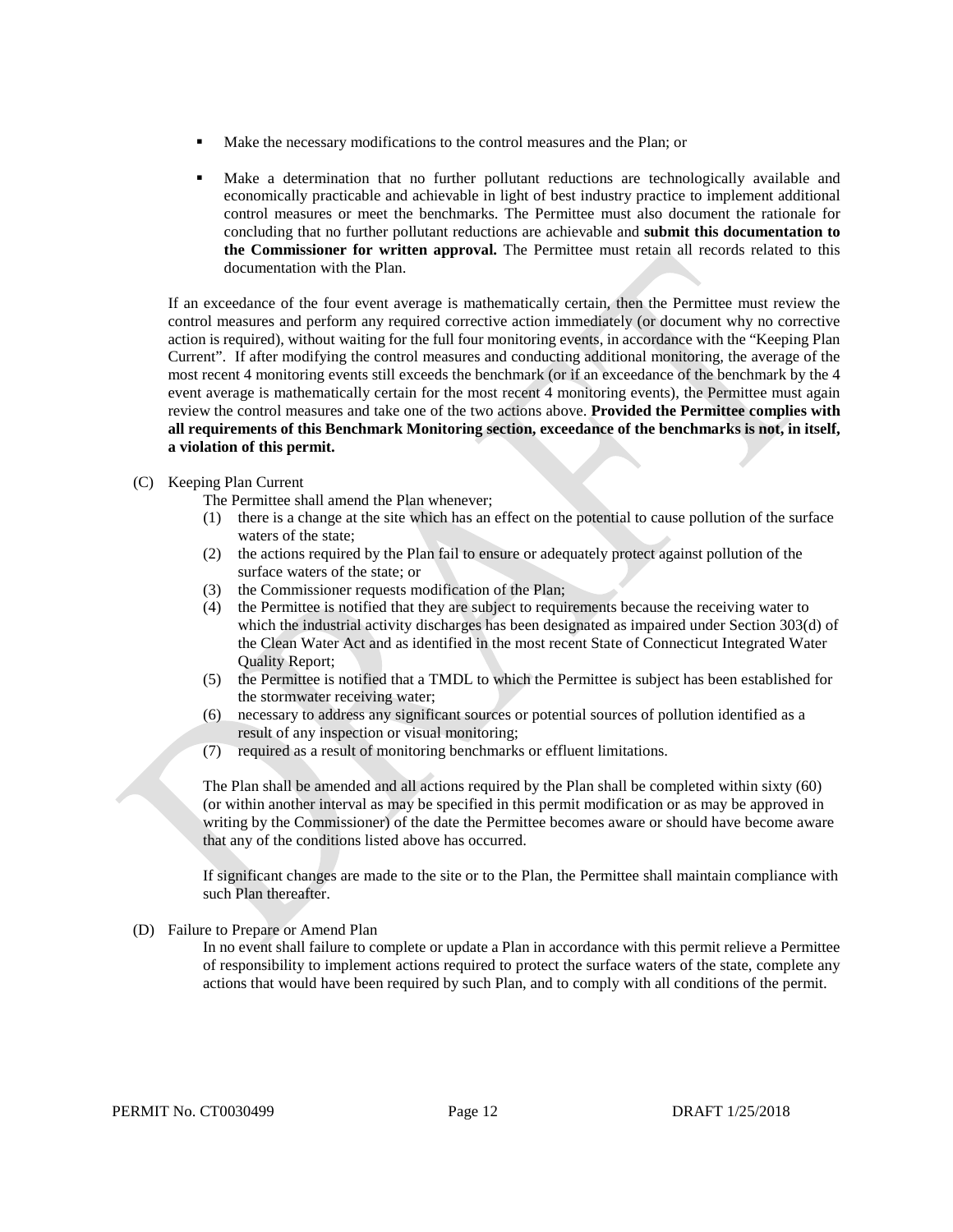#### **SECTION 7: SAMPLE COLLECTION, HANDLING AND ANALYTICAL TECHNIQUES**

(A) Chemical Analysis

- (1) Chemical analyses to determine compliance with effluent limits and conditions established in this permit shall be performed using the methods approved pursuant to 40 CFR 136 unless an alternative method has been approved in writing pursuant to 40 CFR 136.4 or as provided in section 22a-430-3(j)(7) of the RCSA. Chemicals which do not have methods of analysis defined in 40 CFR 136 shall be analyzed in accordance with methods specified in this permit.
- (2) All metals analyses identified in this permit shall refer to analyses for Total Recoverable Metal as defined in 40 CFR 136, **unless otherwise specified**.
- (3) The Minimum Levels specified below represent the concentrations at which quantification must be achieved and verified during the chemical analyses for the parameters identified in Section 5 Tables A-C. Analyses for these parameters must include check standards within ten percent of the specified Minimum Level or calibration points equal to or less than the specified Minimum Level.

| Parameter  | Minimum Level       |
|------------|---------------------|
| Aluminum   | $10.0 \text{ ug/L}$ |
| Chromium   | $5.0 \text{ ug/L}$  |
| Copper     | $5.0 \text{ ug/L}$  |
| Lead       | $5.0 \text{ ug/L}$  |
| Nickel     | $5.0 \text{ ug/L}$  |
| Phosphorus | $10.0 \text{ ug/L}$ |
| Zinc       | $10.0 \text{ ug/L}$ |
|            |                     |

- (4) The value of each parameter for which monitoring is required under this permit shall be reported to the maximum level of accuracy and precision possible consistent with the requirements of this section of the permit.
- (5) Effluent analyses for which quantification was verified during the analysis at or below the minimum levels specified in this section and which indicate that a parameter was not detected shall be reported as "less than x" where 'x' is the numerical value equivalent to the analytical method detection limit for that analysis.
- (6) Results of effluent analyses which indicate that a parameter was not present at a concentration greater than or equal to the Minimum Level specified for that analysis shall be considered equivalent to zero (0.0) for purposes of determining compliance with effluent limitations or conditions specified in this permit.

#### (B) Acute Aquatic Toxicity Test

- (1) Samples for monitoring of Aquatic Toxicity shall be collected and handled as prescribed in "Methods for Measuring the Acute Toxicity of Effluents and Receiving Waters to Freshwater and Marine Organisms" (EPA/821-R-02-012).
	- (a) Grab samples shall be chilled immediately following collection. Samples shall be held at 4 degrees Centigrade until Aquatic Toxicity testing is initiated.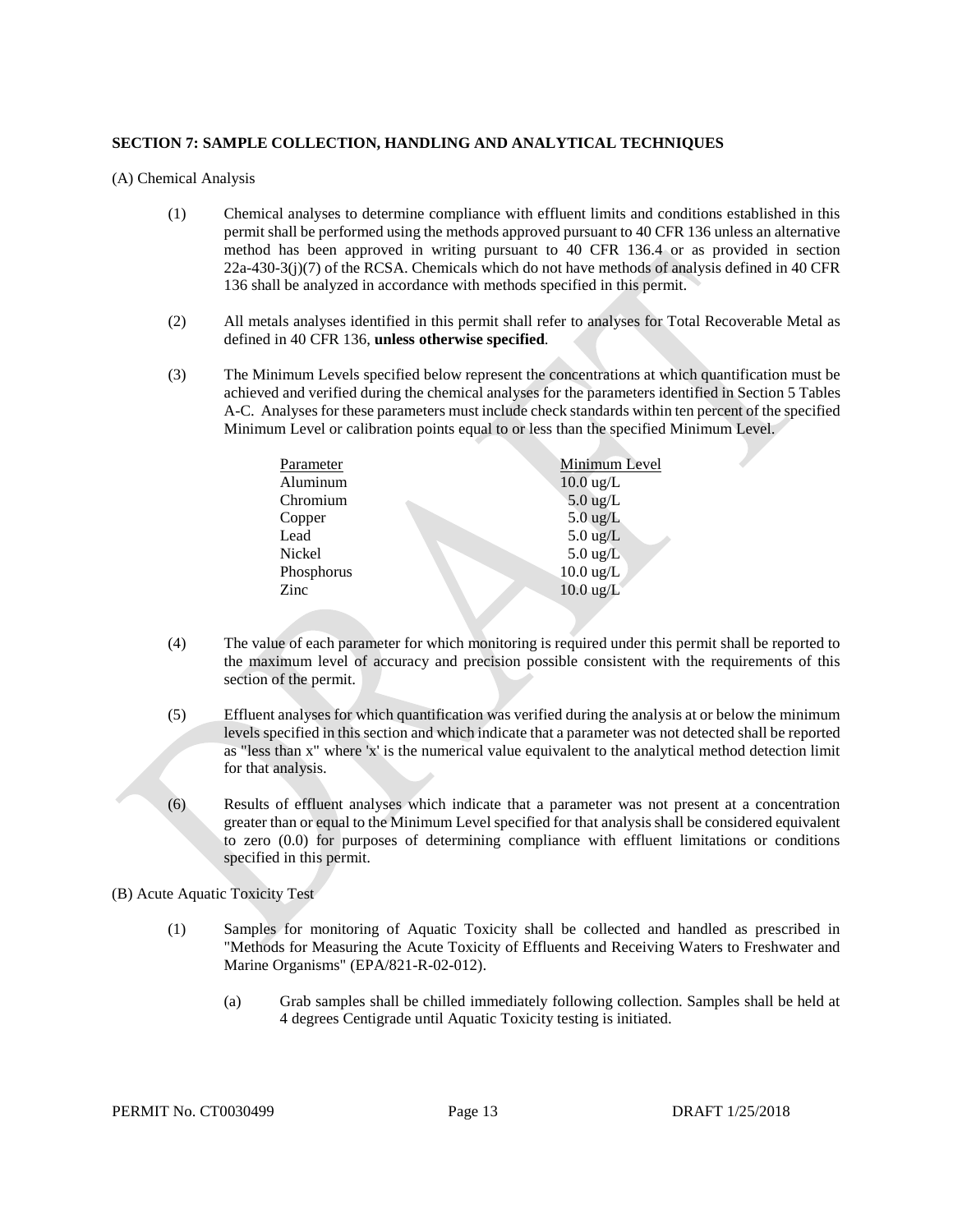(b) Stormwater samples shall not be dechlorinated, filtered, or modified in any way prior to testing for Aquatic Toxicity unless specifically approved in writing by the Commissioner for monitoring at this facility.

#### (c) **Chemical analyses of the parameters identified in Section 5 Tables A-C shall be conducted on an aliquot of the same sample tested for Aquatic Toxicity**.

- (i) At a minimum, pH, specific conductance, total alkalinity, total hardness, and total residual chlorine shall be measured in the stormwater sample and, during Aquatic Toxicity tests, in the highest concentration of test solution and in the dilution (control) water at the beginning of the test and at test termination. If Total Residual Chlorine is not detected at test initiation, it does not need to be measured at test termination. Dissolved oxygen, pH, and temperature shall be measured in the control and all test concentrations at the beginning of the test, daily thereafter, and at test termination.
- (d) Tests for Aquatic Toxicity shall be initiated within 36 hours of stormwater sample collection.
- (2) Monitoring for Aquatic Toxicity to determine compliance with the permit condition on Aquatic Toxicity (invertebrate) above shall be conducted for 48-hours utilizing neonatal Daphnia pulex (less than 24-hours old)
- (3) Monitoring for Aquatic Toxicity to determine compliance with the permit condition on Aquatic Toxicity (vertebrate) above shall be conducted for 48-hours utilizing larval Pimephales promelas (1-14 days old with no more than 24-hours range in age).
- (4) Tests for Aquatic Toxicity shall be conducted as prescribed for static non-renewal acute tests in "Methods for Measuring the Acute Toxicity of Effluents and Receiving Waters to Freshwater and Marine Organisms" (EPA/821-R-02-012), except as specified below.
	- (a) Definitive (multi-concentration) testing, with LC50 as the endpoint, shall be conducted to determine compliance with limits on Aquatic Toxicity and monitoring conditions and shall incorporate, at a minimum, the following effluent concentrations:
		- (i) For Aquatic Toxicity Limits expressed as LC50 values of 33% or greater: 100%, 75%, 50%, 25%, 12.5%, and 6.25%
		- (ii) For Aquatic Toxicity Limits expressed as LC50 values between 15% and 33% and for monitoring only conditions: 100%, 50%, 25%, 12.5%, and 6.25%
		- (iii) For Aquatic Toxicity Limits expressed as LC50 values of 15% or less: 100%, 50%, 25%, 12.5%, 6.25%, and 3%
	- (b) For Aquatic Toxicity Limits and for monitoring only conditions, expressed as an NOAEL value, Pass/Fail (single-concentration) tests shall be conducted at a specified Critical Test Concentration (CTC) equal to the Aquatic Toxicity Limit, or 100% in the case of monitoring only conditions, as prescribed in section  $22a-430-3(j)(A)(1)$  of the Regulations of Connecticut State Agencies, except that five replicates of undiluted effluent and five replicates of effluent diluted to the CTC shall be included.
	- (c) Organisms shall not be fed during the tests.
	- (d) Copper nitrate shall be used as the reference toxicant in tests with freshwater organisms.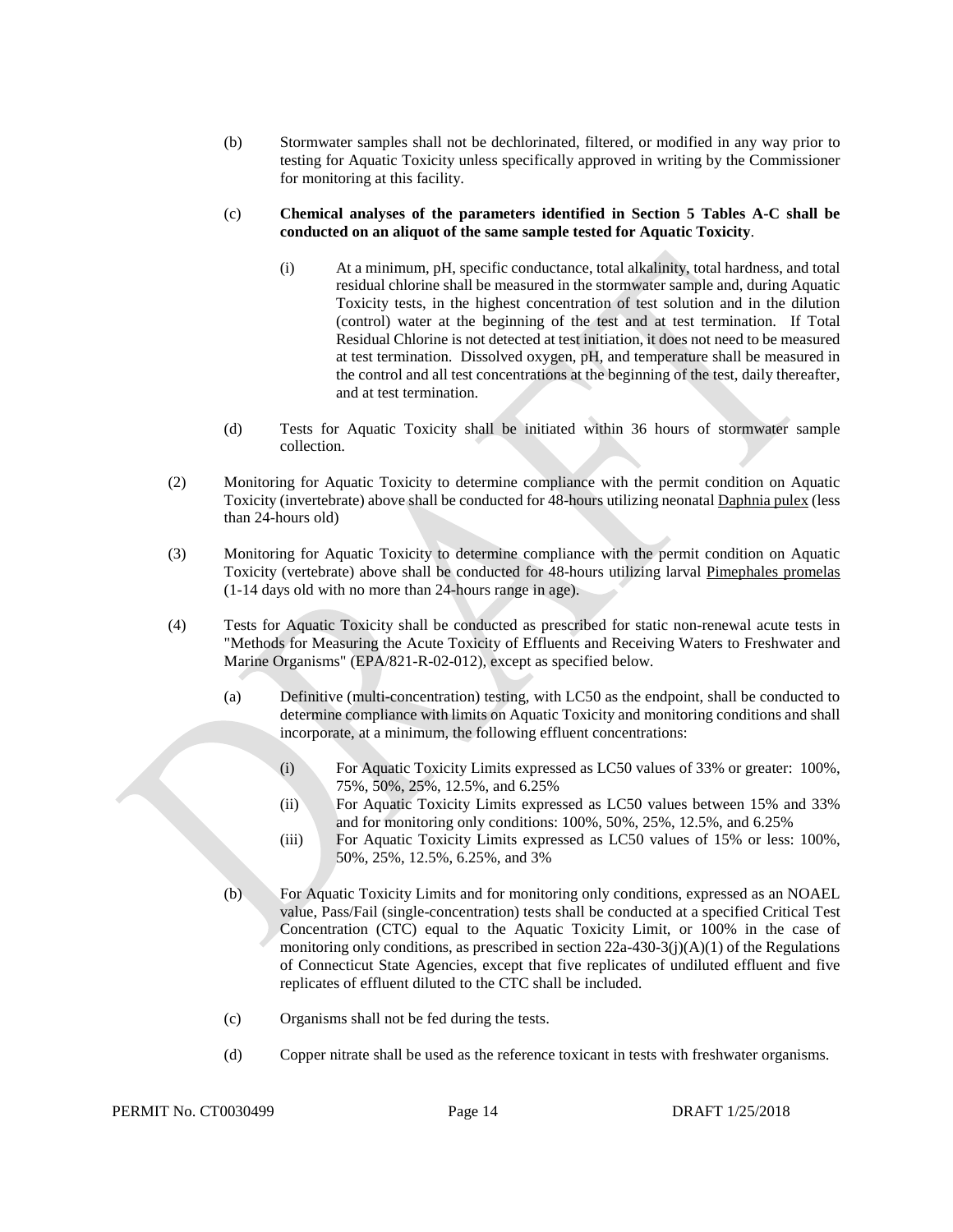- (e) Synthetic freshwater prepared with deionized water adjusted to a hardness of 50 mg/L (plus or minus 5 mg/L) as CaCO3 shall be used as dilution water in tests with freshwater organisms.
- (5) Compliance with limits on Aquatic Toxicity shall be determined as follows:
	- (a) For limits expressed as a minimum LC50 value, compliance shall be demonstrated when the results of a valid definitive Aquatic Toxicity test indicates that the LC50 value for the test is greater than the Aquatic Toxicity Limit.
	- (b) For limits expressed as an NOAEL value, compliance shall be demonstrated when the results of a valid pass/fail Aquatic Toxicity test indicates there is 90% or greater survival in the effluent at the specified CTC.

#### **SECTION 8: REPORTING REQUIREMENTS**

(A) The results of chemical analyses and any aquatic toxicity test required above shall be entered on the Discharge Monitoring Report (DMR), provided by this office, and reported to the Bureau of Materials Management and Compliance Assurance (Attn: DMR Processing) at the address listed below in this paragraph.

In addition to the information required by Section 5 Tables A-C, **the following storm event information shall be submitted:**

- The date, discharge temperature, time of the start of the discharge, time of sampling, and magnitude (in inches) of the storm event sampled.
- The uncontaminated rainfall pH (before it contacts the ground or a roof surface) for the storm event sampled.
- The duration between the storm event sampled and the end of the most recent storm event that produced a discharge.

The report shall also include a detailed explanation of any violations of the limitations specified. **The DMR shall be received at this address by the last day of the month following the month in which samples are collected.**

> Bureau of Materials Management and Compliance Assurance Water Permitting and Enforcement Division (Attn: DMR Processing) Connecticut Department of Energy and Environmental Protection 79 Elm Street Hartford, CT 06106-5127

(B) Complete and accurate aquatic toxicity test data, including percent survival of test organisms in each replicate test chamber, LC50 values and 95% confidence intervals for definitive test protocols, and all supporting chemical/physical measurements performed in association with any aquatic toxicity test, including measured daily flow and hours of operation for the 30 consecutive operating days prior to sample collection if compliance with a limit on Aquatic Toxicity is based on toxicity limits based on actual flows described in Section 7, shall be entered on the Aquatic Toxicity Monitoring Report form (ATMR) and sent to the Bureau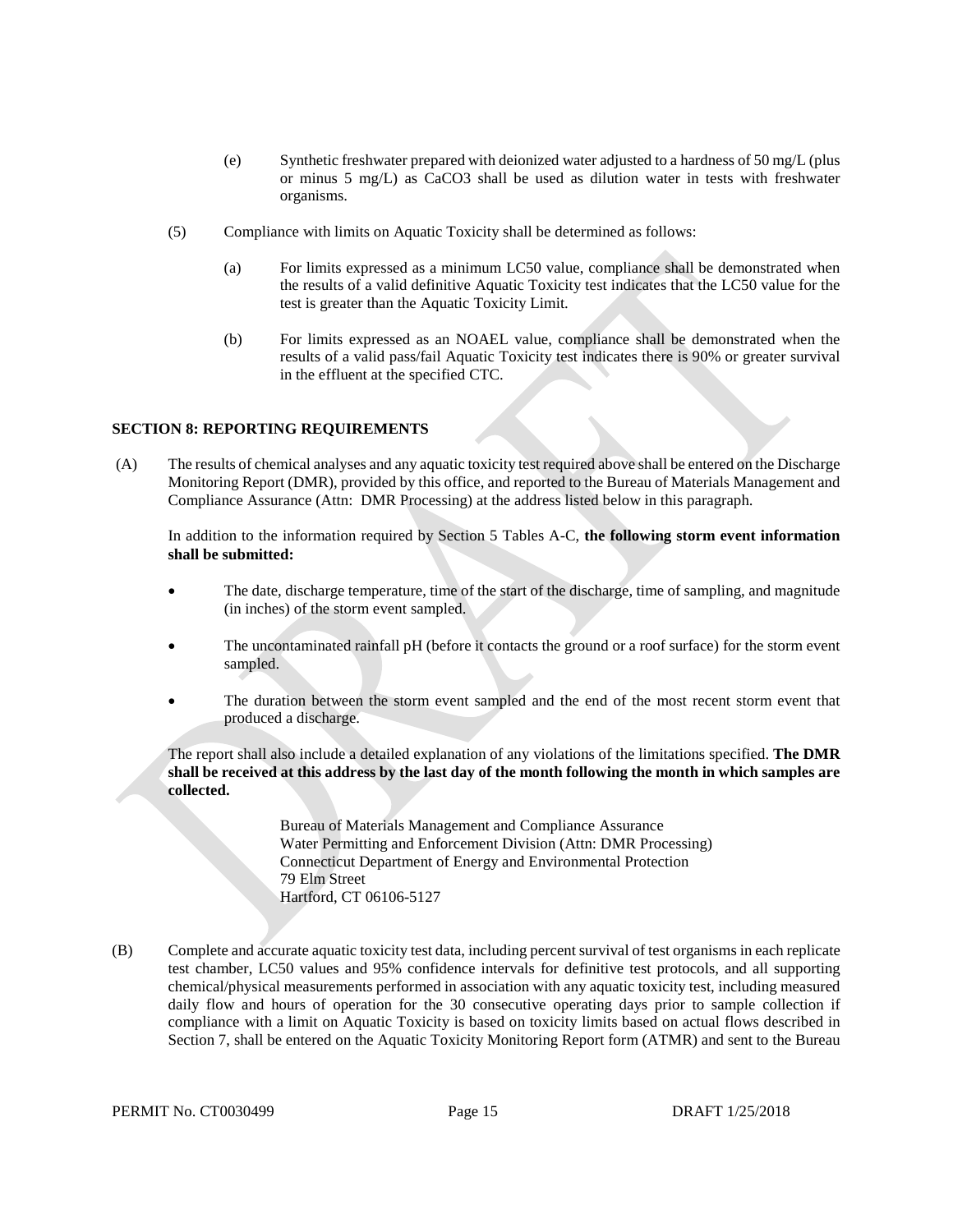of Water Protection and Land Reuse at the following address. The ATMR shall be received at this address by the last day of the month following the month in which samples are collected.

> Bureau of Water Protection and Land Reuse (Attn: Aquatic Toxicity) Connecticut Department of Energy and Environmental Protection 79 Elm St. Hartford, CT 06106-5127

- (C) If this permit requires monitoring of a discharge on a calendar basis (e.g. Monthly, quarterly, etc.), but a discharge has not occurred within the frequency of sampling specified in the permit, the Permittee must submit the DMR and ATMR, as scheduled, indicating "NO DISCHARGE". For those Permittees whose required monitoring is discharge dependent (e.g. per batch), the minimum reporting frequency is monthly. Therefore, if there is no discharge during a calendar month for a batch discharge, a DMR must be submitted indicating such by the end of the following month.
- (D) Prior to one-hundred and twenty (120) days after the issuance of this permit, the Permittee may either submit monitoring data and other reports to the Department in hard copy form or electronically using NetDMR, a web-based tool that allows Permittees to electronically submit discharge monitoring reports (DMRs) and other required reports through a secure internet connection. Unless otherwise approved in writing by the Commissioner, no later than one-hundred and twenty (120) days after the issuance of this permit, the Permittee shall begin reporting electronically using NetDMR. Specific requirements regarding subscription to NetDMR and submittal of data and reports in hard copy form and for submittal using NetDMR are described below:
	- 1. Subscription to NetDMR
		- a. On or before fifteen (15) days after the issuance of this permit, the Permittee and/or the person authorized to sign the Permittee's discharge monitoring reports ("Signatory Authority") as described in RCSA Section 22a-430-3(b)(2) shall contact the Department and subscribe to NetDMR for electronic submission of Discharge Monitoring Report (DMR) information. A copy of the NetDMR subscriber form is available on the Department's website.
	- 2. Submittal of Reports Using NetDMR
		- a. Unless otherwise approved by the Commissioner, on or before one-hundred and twenty (120) days after issuance of this permit, the Permittee and/or the Signatory Authority shall electronically submit DMRs and reports required under this permit to the Department using NetDMR in satisfaction of the DMR submission requirement of Section 7 of this permit, including but not limited to the electronic submission of any report in response to a permit violation, which at a minimum includes a detailed explanation of such violation, corrective actions performed and a schedule for the completion of any corrective actions remaining. NetDMR is accessed from the Department webpage: www.ct.gov/dep.
		- b. DMRs shall be submitted electronically to the Department no later than the 15th day of the month following the completed reporting period. All reports required under the permit shall be submitted to the Department as an electronic attachment to the DMR. Once a Permittee begins submitting reports using NetDMR, it will no longer be required to submit hard copies of DMRs or other reports to the Department.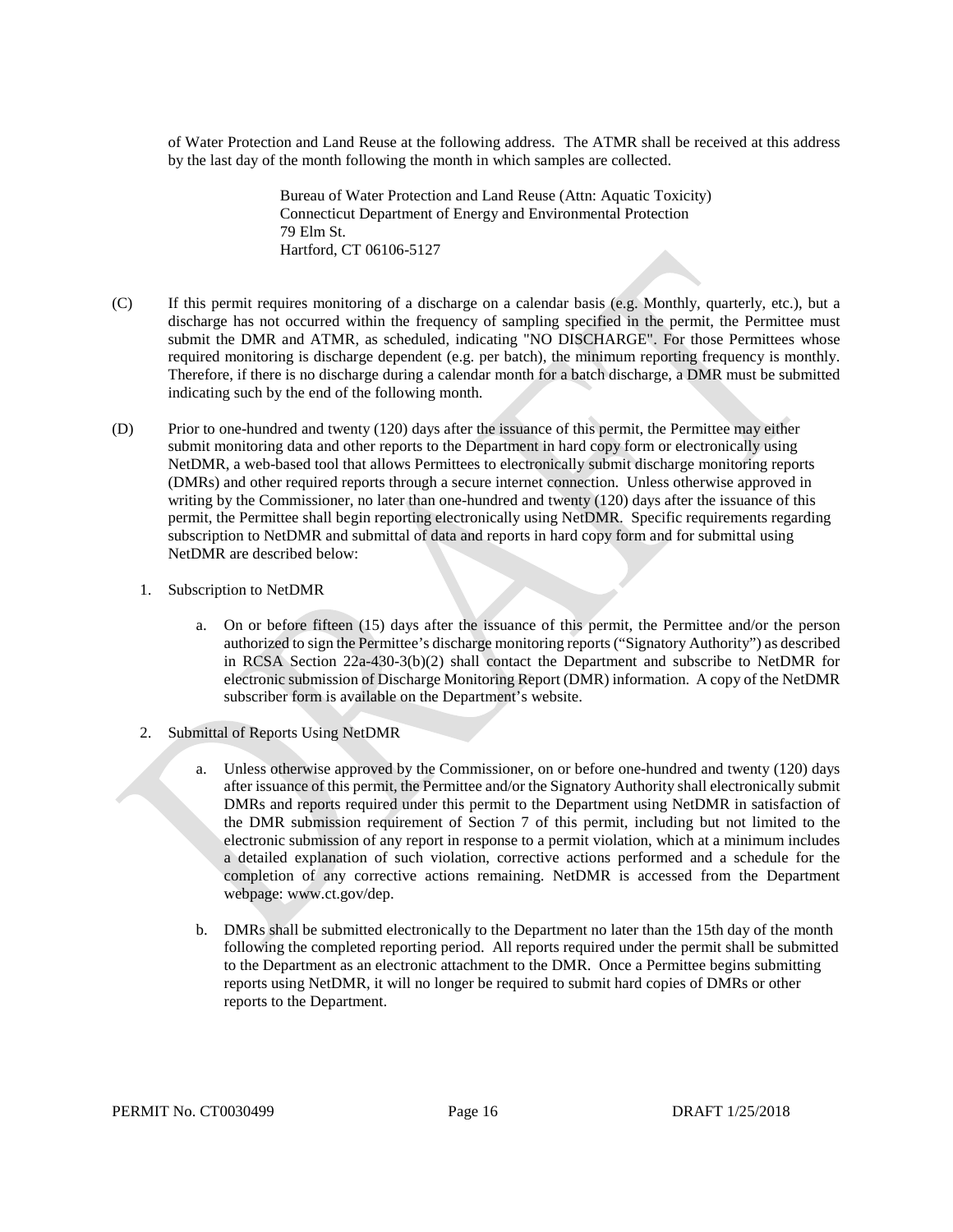- 3. Submittal of NetDMR Opt-Out Requests
	- a. If the Permittee is able to demonstrate a reasonable basis, such as technical or administrative infeasibility, that precludes the use of NetDMR for electronically submitting DMRs and reports, the Commissioner may approve the submission of DMRs and other required reports in hard copy form ("opt-out request"). Opt-out requests must be submitted in writing to the Department for written approval on or before fifteen (15) days prior to the date a Permittee would be required under this permit to begin filing DMRs and other reports using NetDMR. This demonstration shall be valid for twelve (12) months from the date of the Department's approval and shall thereupon expire. At such time, DMRs and reports shall be submitted electronically to the Department using NetDMR unless the Permittee submits a renewed opt-out request and such request is approved by the Department.

All opt-out requests and requests for the NetDMR subscriber form should be sent to the following address or by email at **dep.netdmr@ct.gov.** 

## **Attn: NetDMR Coordinator Connecticut Department of Energy and Environmental Protection 79 Elm Street Hartford, CT 06106-5127**

#### **SECTION 9: RECORDING AND REPORTING OF VIOLATIONS, ADDITIONAL TESTING REQUIREMENTS**

- (A) If any sample analysis indicates Toxicity, or that the test was invalid, another sample of the effluent shall be collected and tested for Aquatic Toxicity and associated chemical parameters, as described above in Section 5 and Section 7, and the results reported to the Bureau of Materials Management and Compliance Assurance (Attn: DMR Processing), at the address listed above, within 30 days of the exceedance or invalid test. Results of all tests, whether valid or invalid, shall be reported.
- (B) If any two consecutive test results or any three test results in a twelve month period indicates that an Aquatic Toxicity Limit has been exceeded, the Permittee shall immediately take all reasonable steps to eliminate toxicity wherever possible and shall submit a report to the Bureau of Materials Management and Compliance Assurance (Attn: Aquatic Toxicity) for the review and approval of the Commissioner in accordance with section  $22a-430-3(j)(10)(c)$  of the RCSA describing proposed steps to eliminate the toxic impact of the discharge on the receiving water body. Such a report shall include a proposed time schedule to accomplish toxicity reduction and the Permittee shall comply with any schedule approved by the Commissioner.
- (C) The Permittee shall notify the Bureau of Materials Management and Compliance Assurance, Water Permitting and Enforcement Division, within 72 hours and in writing within thirty days of the discharge of any substance listed in the application but not listed in the permit if the concentration or quantity of that substance exceeds two times the level listed in the application.

#### **SECTION 10: COMPLIANCE SCHEDULE**

(A) On or before 45 days after the date of issuance of this permit, the Permittee shall submit for the Commissioner's review an update of the site Stormwater Pollution Prevention Plan (rev. June 2015) describing all stormwater management practices currently being implemented.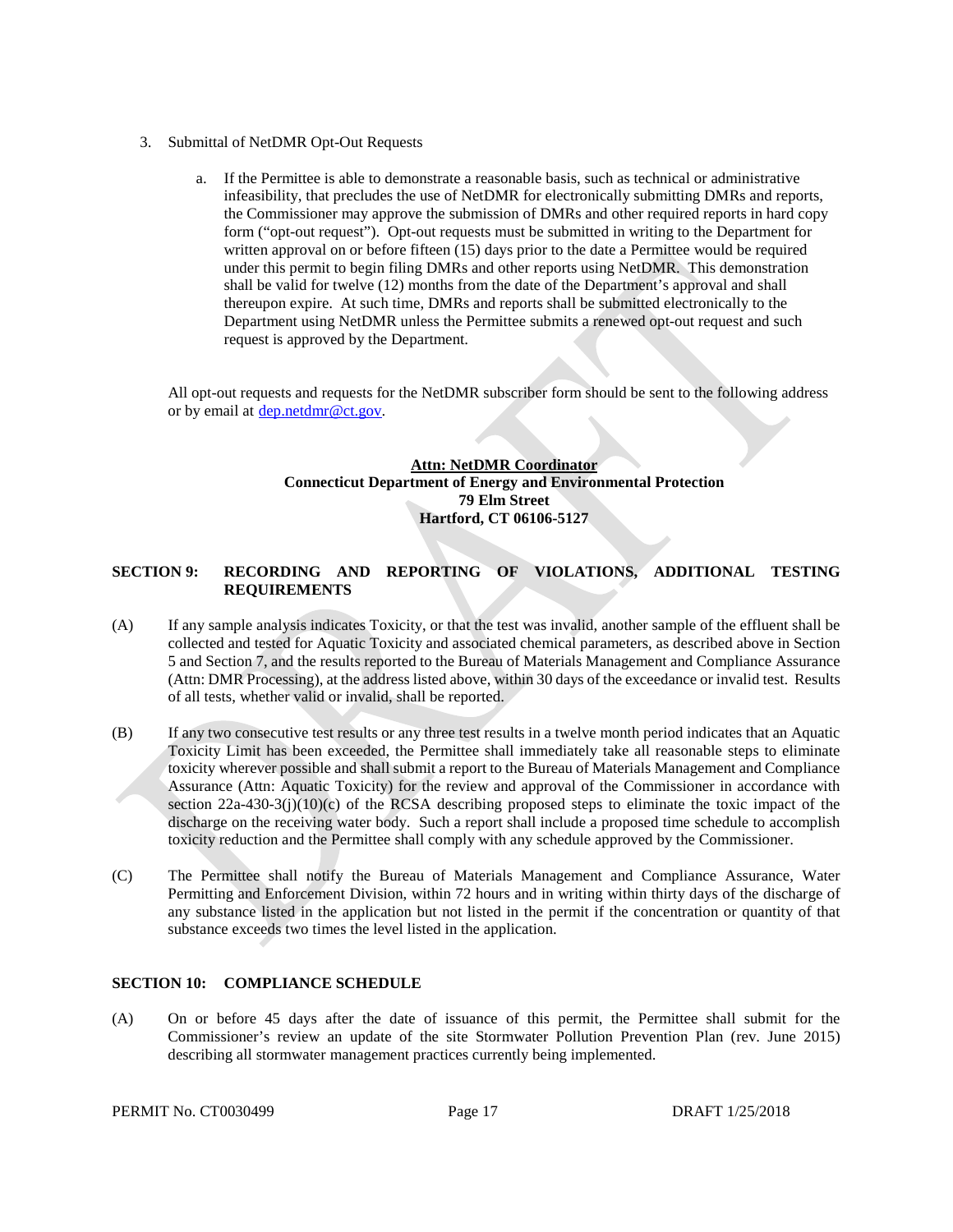- (B) On or before 365 days after the date of issuance of this permit, the Permittee shall submit for the Commissioner's review a summary of all stormwater monitoring results, the results of the benchmark evaluation of the stormwater data performed in accordance with Section 6(B) of this permit, and a description of any additional stormwater management practices implemented as a result of the benchmark evaluation.
- (C) The Permittee shall use best efforts to submit to the Commissioner all documents required by this section of the permit in a complete and approvable form. If the Commissioner notifies the Permittee that any document or other action is deficient, and does not approve it with conditions or modifications, it is deemed disapproved, and the Permittee shall correct the deficiencies and resubmit it within the time specified by the Commissioner or, if no time is specified by the Commissioner, within thirty days of the Commissioner's notice of deficiencies. In approving any document or other action under this Compliance Schedule, the Commissioner may approve the document or other action as submitted or performed or with such conditions or modifications as the Commissioner deems necessary to carry out the purposes of this section of the permit. Nothing in this paragraph shall excuse noncompliance or delay.
- (D) Dates. The date of submission to the Commissioner of any document required by this section of the permit shall be the date such document is received by the Commissioner. The date of any notice by the Commissioner under this section of the permit, including but not limited to notice of approval or disapproval of any document or other action, shall be the date such notice is personally delivered or the date three days after it is mailed by the Commissioner, whichever is earlier. Except as otherwise specified in this permit, the word "day" as used in this section of the permit means calendar day. Any document or action which is required by this section only of the permit, to be submitted, or performed, by a date which falls on, Saturday, Sunday, or, a legal Connecticut or federal holiday, shall be submitted or performed on or before the next day which is not a Saturday, Sunday, or legal Connecticut or federal holiday.
- (E) Notification of noncompliance. In the event that the Permittee becomes aware that it did not or may not comply, or did not or may not comply on time, with any requirement of this section of the permit or of any document required hereunder, the Permittee shall immediately notify the Commissioner and shall take all reasonable steps to ensure that any noncompliance or delay is avoided or, if unavoidable, is minimized to the greatest extent possible. In so notifying the Commissioner, the Permittee shall state in writing the reasons for the noncompliance or delay and propose, for the review and written approval of the Commissioner, dates by which compliance will be achieved, and the Permittee shall comply with any dates that may be approved in writing by the Commissioner. Notification by the Permittee shall not excuse noncompliance or delay, and the Commissioner's approval of any compliance dates proposed shall not excuse noncompliance or delay unless specifically so stated by the Commissioner in writing.
- (F) Notice to Commissioner of changes. Within fifteen days of the date the Permittee becomes aware of a change in any information submitted to the Commissioner under this section of the permit, or that any such information was inaccurate or misleading or that any relevant information was omitted, the Permittee shall submit the correct or omitted information to the Commissioner.
- (G) Submission of documents. Any document, other than a discharge monitoring report, required to be submitted to the Commissioner under this section of the permit shall, unless otherwise specified in writing by the Commissioner, be directed to:

Karen Allen Department of Energy and Environmental Protection Bureau of Materials Management and Compliance Assurance Water Permitting and Enforcement Division 79 Elm Street Hartford, CT 06106-5127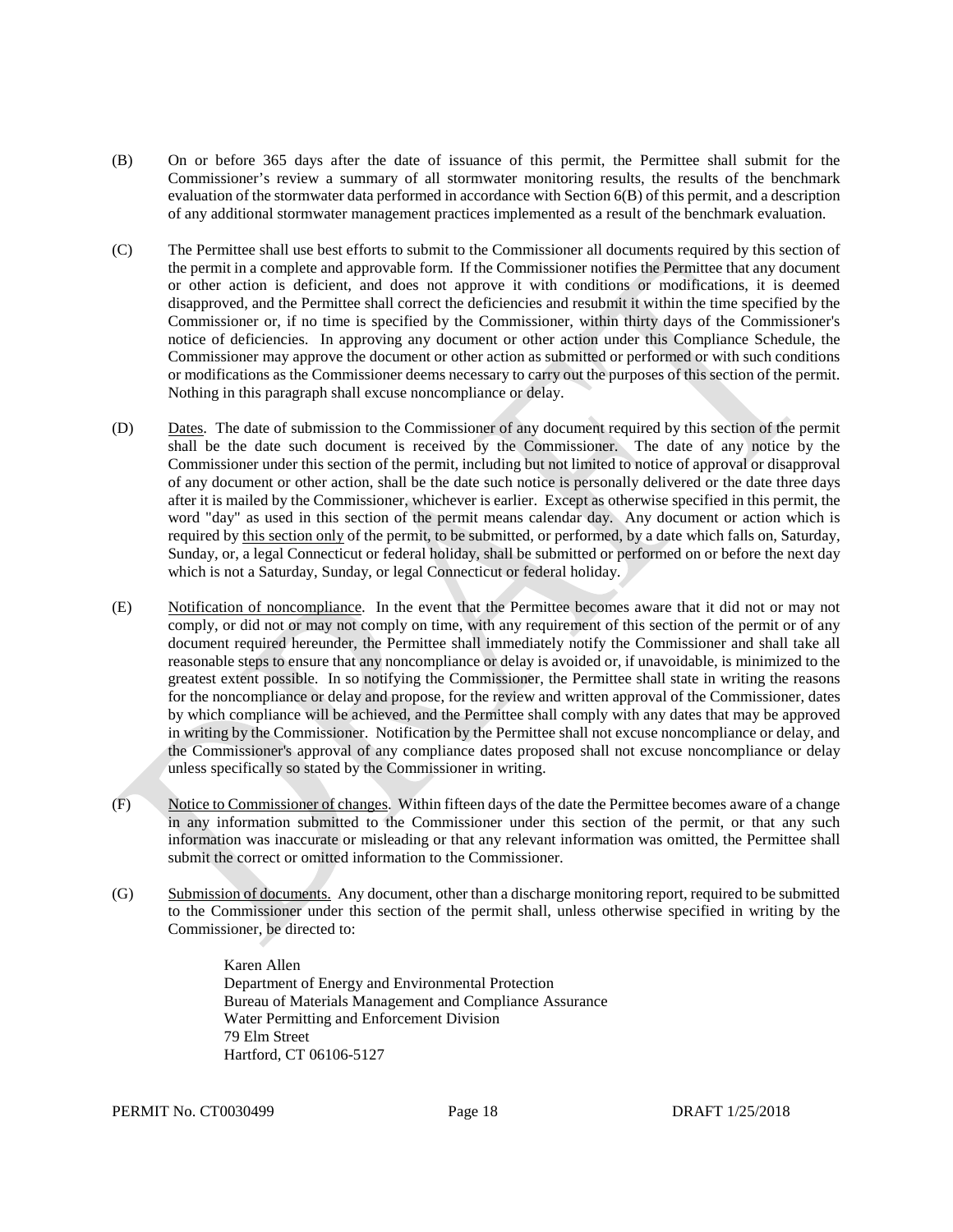This permit is hereby issued on

Robert E. Kaliszewski Deputy Commissioner Department of Energy and Environmental Protection

 $\overline{\phantom{a}}$  , and the set of the set of the set of the set of the set of the set of the set of the set of the set of the set of the set of the set of the set of the set of the set of the set of the set of the set of the s

REK/KLA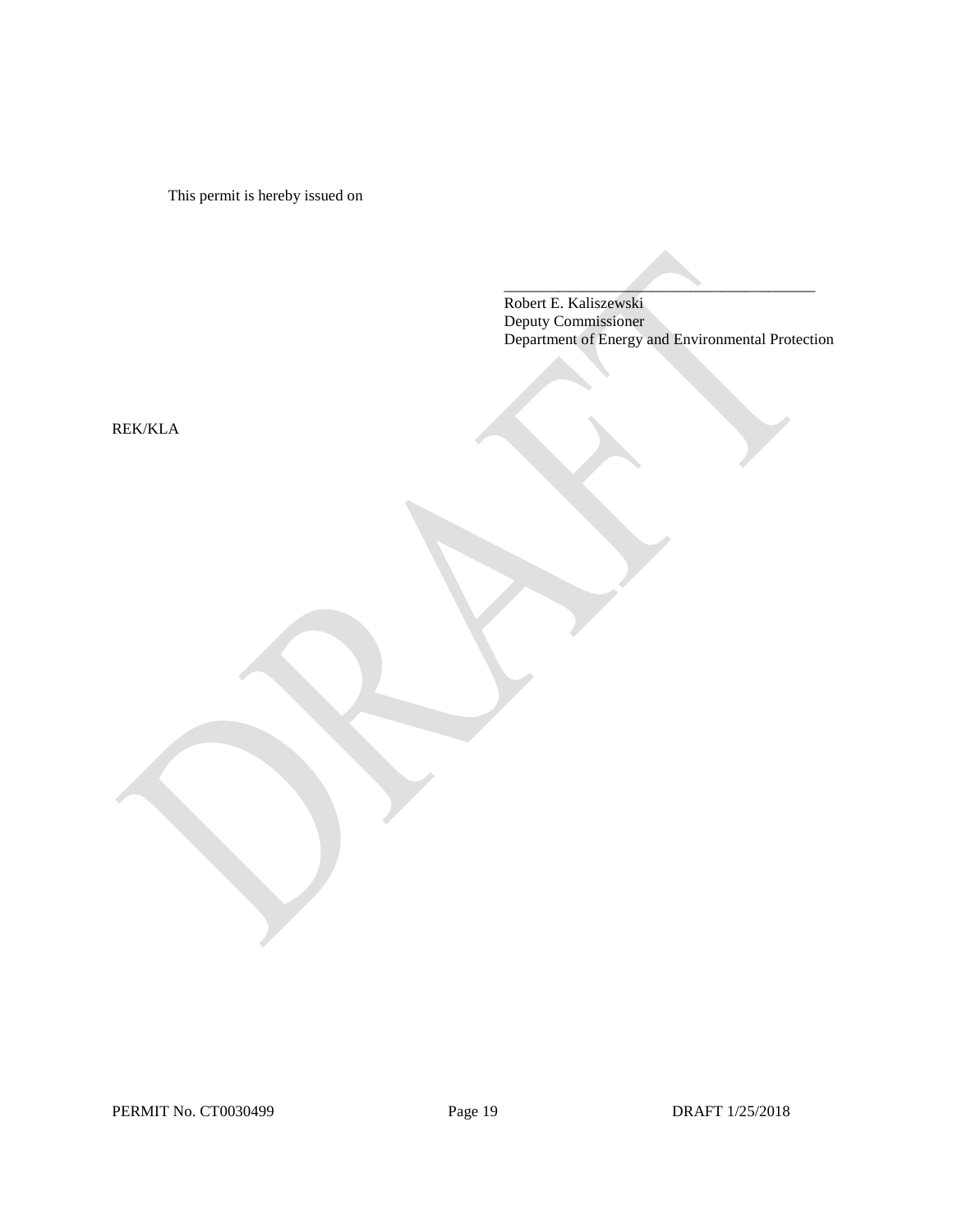# FACT SHEET

### NPDES Permit Issuance

| <b>APPLICANT</b>                             | Connecticut Galvanizing, Division of Highway Safety Corporation                                                |
|----------------------------------------------|----------------------------------------------------------------------------------------------------------------|
| <b>PERMIT NO.</b>                            | CT0030449                                                                                                      |
| <b>APPLICATION NO.</b>                       | 201607114                                                                                                      |
| DATE APPLICATION RECEIVED                    | June 2, 2016                                                                                                   |
| <b>LOCATION ADDRESS</b>                      | 239 Commerce Street, Glastonbury                                                                               |
| <b>FACILITY CONTACT</b>                      | John Roy, Vice President<br>860-659-4330<br>JROY@highwaysafety.net                                             |
| <b>MAILING ADDRESS</b>                       | 239 Commerce Street, P.O. Box 358, Glastonbury, CT 06033                                                       |
| <b>DMR CONTACT</b>                           | John Roy, Vice President<br>860-659-4330<br>JROY@highwaysafety.net                                             |
| <b>PERMIT TERM</b>                           | 5 Years                                                                                                        |
| <b>PERMIT CATEGORY</b>                       | <b>NPDES Minor</b>                                                                                             |
| <b>SIC CODE(S)</b>                           | Primary: 3479 (Coating, Engraving, and Allied Services)<br>Secondary: 3444 (Sheet metal work)                  |
| <b>PERMIT TYPE</b>                           | Renewal                                                                                                        |
| <b>OWNERSHIP</b>                             | Private                                                                                                        |
| <b>RECEIVING WATERBODIES</b>                 | <b>Salmon Brook</b><br>Hubbard Brook.                                                                          |
| <b>DEEP STAFF ENGINEER</b>                   | Karen Allen (860-424-3842)<br>Karen.allen@ct.gov                                                               |
| TENTATIVE DECISION FACT SHEET<br><b>DATE</b> | When preparing a final version of this, change the language to<br>DATE FACT SHEET PREPARED FOR PERMIT ISSUANCE |

#### PERMIT FEES

Application Filing Fee: \$2,620.00 Application Processing Fee: \$5,250.00

#### Annual Fee:

| <b>DISCHARGE</b><br><b>CODE</b> | WASTEWATER CATEGORY<br>$(per 22a-430-7)$ | MAXIMUM GPD or<br>CATEGORY | <b>DSN</b> | <b>ANNUAL FEE</b><br>$(per 22a-430-7)$ |
|---------------------------------|------------------------------------------|----------------------------|------------|----------------------------------------|
| 1080000                         | Stormwater                               | N/A                        | 101        | \$2,912.50                             |
| 108000n                         | Stormwater                               | N/A                        | 102        | \$0                                    |
| 108000n                         | Stormwater                               | N/A                        | 103        | \$0                                    |

#### **I. APPLICANT**

On June 2, 2016, the Department of Energy and Environmental Protection ("DEEP") received Application No. 201607114 from Connecticut Galvanizing, Division of Highway Safety Corporation ("CT Galvanizing") seeking authorization to renew a permit to discharge stormwater runoff associated with galvanizing operations to wetlands associated with Hubbard Brook and Salmon Brook via the Town of Glastonbury storm sewer system. A Notice of Permit Application was published in The Hartford Courant on May 19, 2016. The application was determined to be administratively sufficient on July 29, 2016.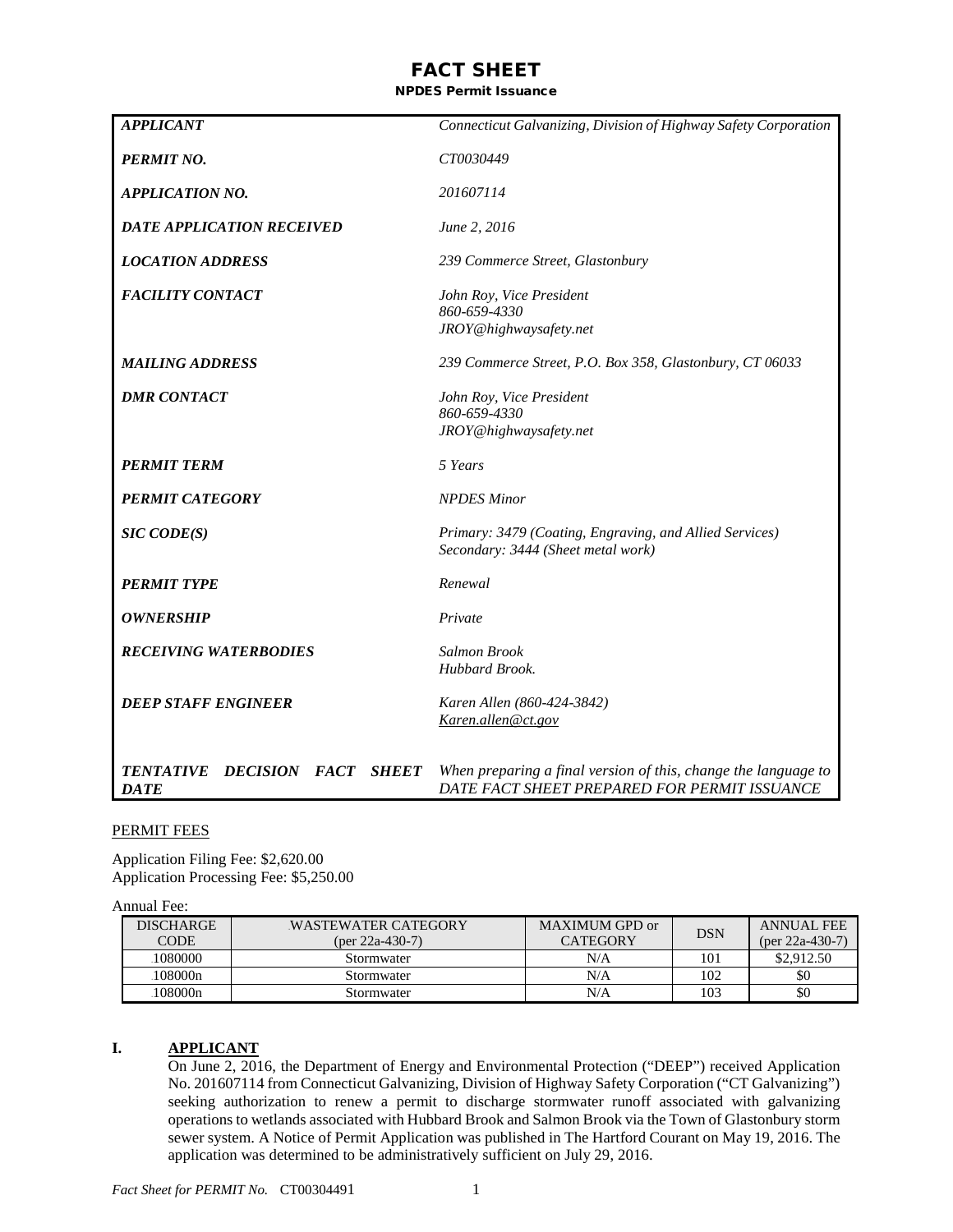## **NATURE OF THE BUSINESS GENERATING THE DISCHARGE**

The facility galvanizes highway guide rails, signage structures, and miscellaneous metal products. The galvanizing operation does not generate a wastewater discharge. The discharge that is the subject of this permit consists of stormwater runoff from roofs and paved areas of the facility.

The applicant seeks authorization for the following (See Section IV of this fact sheet for additional details)

| <b>DSN</b> | <b>PROPOSED</b><br><b>MAXIMUM</b><br><b>DAILY</b><br><b>FLOW</b><br>(gpd) | PROPOSED WASTESTREAMS                                                                                 | <b>TREATMENT</b><br><b>TYPE</b> | <b>DISCHARGE</b><br>TO.                          |
|------------|---------------------------------------------------------------------------|-------------------------------------------------------------------------------------------------------|---------------------------------|--------------------------------------------------|
| $101 - 1$  | N/A                                                                       | Stormwater runoff from material<br>handling and process areas (during<br>extreme weather events only) | Oil/water/grit<br>separator     | Wetlands associated with<br>Salmon Brook         |
| $102 - 1$  | N/A                                                                       | Stormwater runoff from the office roof                                                                | None                            | Wetlands associated with<br><b>Hubbard Brook</b> |
| $103-1$    | N/A                                                                       | Stormwater runoff from the area east<br>of the fabrication shop                                       | Grit separator                  | Wetlands associated with<br><b>Hubbard Brook</b> |

## **II. RECEIVING STREAMS AND SEGMENT NUMBERS**

| <b>DSN 101</b> | Salmon Brook: CT4006-00 02<br>Water Quality Standard: A  |
|----------------|----------------------------------------------------------|
| <b>DSN</b> 102 | Hubbard Brook: CT4007-00 01<br>Water Quality Standard: A |
| <b>DSN</b> 103 | Hubbard Brook: CT4007-00 01<br>Water Quality Standard: A |

# **III. BACKGROUND/PERMIT HISTORY**

CT Galvanizing first registered for coverage under the DEP's *General Permit for the Discharge of Stormwater Associated with Industrial Activity* in June 1993 for the discharge of stormwater runoff to wetlands associated with Hubbard Brook and Salmon Brook. However, the extent of material storage and operations performed outdoors at the site resulted in extremely poor stormwater quality, with concentrations of zinc in the hundreds of parts per million. In June 2001, CT Galvanizing agreed to Consent Order WSWDH01010/WC0005324/1632 to address excessively high concentrations of metals, particularly zinc, in the stormwater runoff from the site, as well as hazardous waste and air issues. Subsequently, in August 2005, DEP determined that CT Galvanizing was not in compliance with the consent order or the industrial stormwater general permit.

Although, CT Galvanizing installed new roofing and implemented additional stormwater best management practices, the quality of the stormwater runoff continued to be very poor. DEP staff made a determination that coverage of the stormwater runoff from the CT Galvanizing site under the industrial stormwater general permit was not protective of the waters of the state and required that CT Galvanizing submit an application for an individual discharge permit. NPDES Permit No. CT0030449 ("NPDES permit") was issued on September 20, 2011 with a schedule requiring CT Galvanizing to install a new treatment system and to implement best management practices in order to meet Water Quality Based effluent limitations.

Following the issuance of the NPDES permit, unforeseen legal complications between CT Galvanizing, the downstream property owner, and the Town of Glastonbury prevented the installation of the stormwater treatment system purchased by CT Galvanizing. Extensive mediation efforts undertaken by Department staff in conjunction with the Attorney General's office failed to resolve the situation between the three parties and CT Galvanizing continued violating the effluent limits contained in the NPDES permit.

In October 2015, CT Galvanizing received notice that the National Environmental Law Center was filing suit on behalf of two local environmental groups for violations of CT Galvanizing's NPDES permit. In response, CT Galvanizing abandoned the treatment system concept originally proposed in the NPDES permit and instead proposed to install a new system to collect and treat stormwater runoff from all the material handling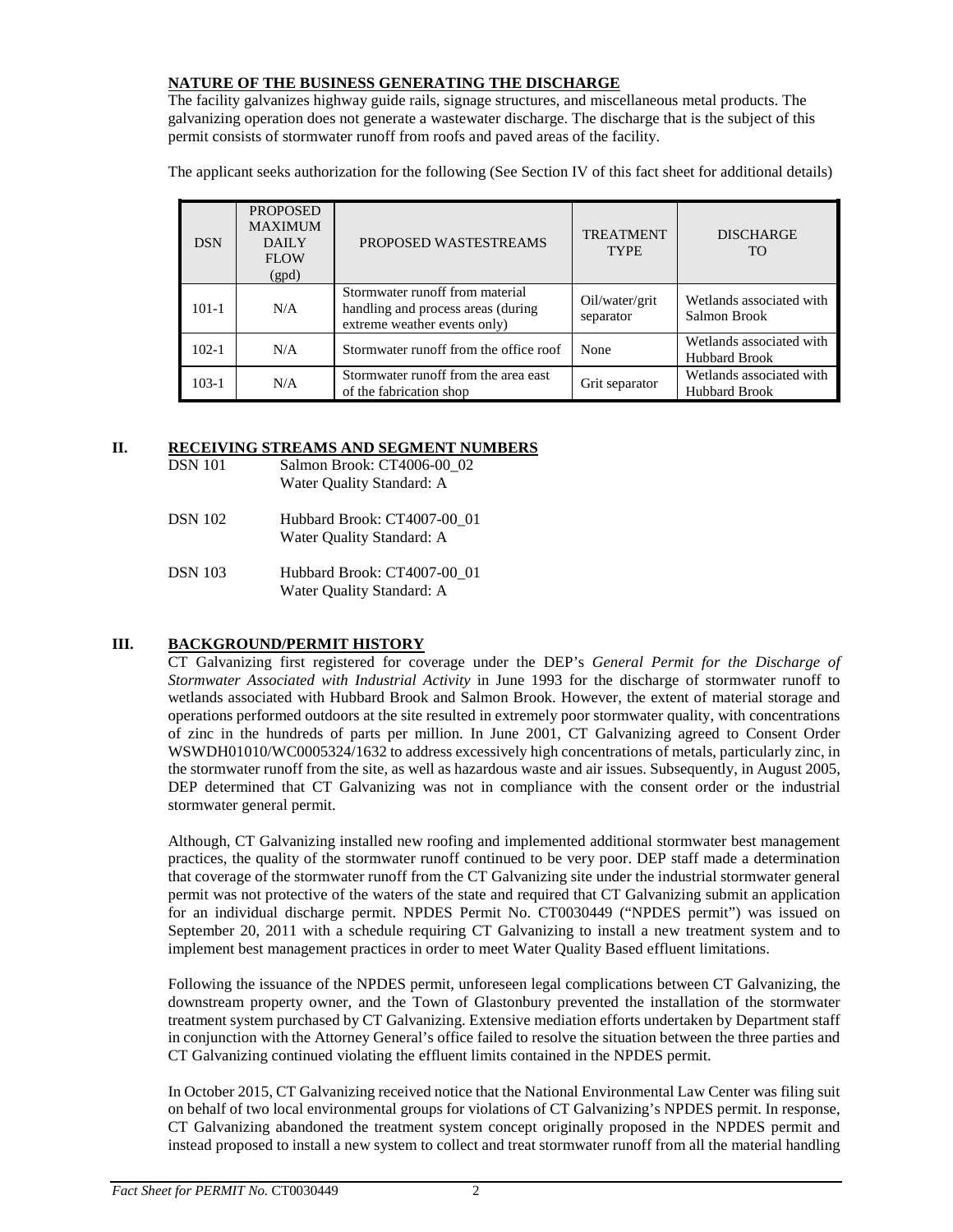and processing areas of the site. The proposal, which is the subject of Permit No. SP0002477 (Application No. 201702461 received March 13, 2017), involves redirecting most of the site's storm drain system to a 248,000 gallon subsurface stormwater detention structure followed by treatment utilizing a WaveIonics (by WaterTectonics) stormwater treatment system. The detention structure and treatment system is capable of capturing and treating the runoff generated by 3.6 inches of rainfall in a 24-hour period. A maximum of 120,000 gallons per day of effluent from the treatment system is to be discharged to the Town of Glastonbury Water Pollution Control Facility. The Town of Glastonbury Water Pollution Control Authority approved the discharge of treated stormwater runoff to the sanitary sewer system in January 2017. Stormwater runoff that exceeds the capacity of the treatment system or exceeds the maximum daily flow approved by the Town of Glastonbury will be directed to an oil/water/grit separator and then to wetlands associated with Salmon Brook (DSN 101).

On June 2, 2016, CT Galvanizing submitted Application No. 201607114 to renew NPDES Permit No. CT0030449 to discharge stormwater runoff associated with galvanizing operations to wetlands associated with Hubbard Brook and Salmon Brook via the Town of Glastonbury storm sewer system. However, with the realignment of the on-site storm drain system and the installation of the collection/treatment system for discharge to the sanitary sewer, the NPDES permit renewal is significantly different than the NPDES permit issued on September 20, 2011. Please see the next section for details.

#### Compliance/Enforcement

|                                                                                 | $\vee$ Yes | $\blacksquare$ No |
|---------------------------------------------------------------------------------|------------|-------------------|
| Is the Permittee subject to an ongoing enforcement action?                      |            |                   |
| Consent Order No. WC0005324/1632 issued June 27, 2001 and modified May 16, 2002 |            |                   |

Civil Action No.:3:16-cv-00066 filed October 18, 2016 in United States District Court for the State of Connecticut. (Environment America, Inc., d/b/a Environment Connecticut, and Toxics Action Center, Inc. vs. Highway Safety Corp., Highway Safety Design and Fabrication Corp., and Connecticut Galvanizing Corp.)

| Does the Permit contain a compliance schedule? | $\vee$ Yes                                                                          | $\blacksquare$ No      |
|------------------------------------------------|-------------------------------------------------------------------------------------|------------------------|
| <b>Pollution Prevention</b>                    | <b>Water Conservation</b>                                                           | Remediation            |
| $\triangleright$ Water Quality Requirement     | $\triangleright$ Treatment Requirement                                              | $\triangleright$ Other |
|                                                | See Section VI of this fact sheet for information regarding the compliance schedule |                        |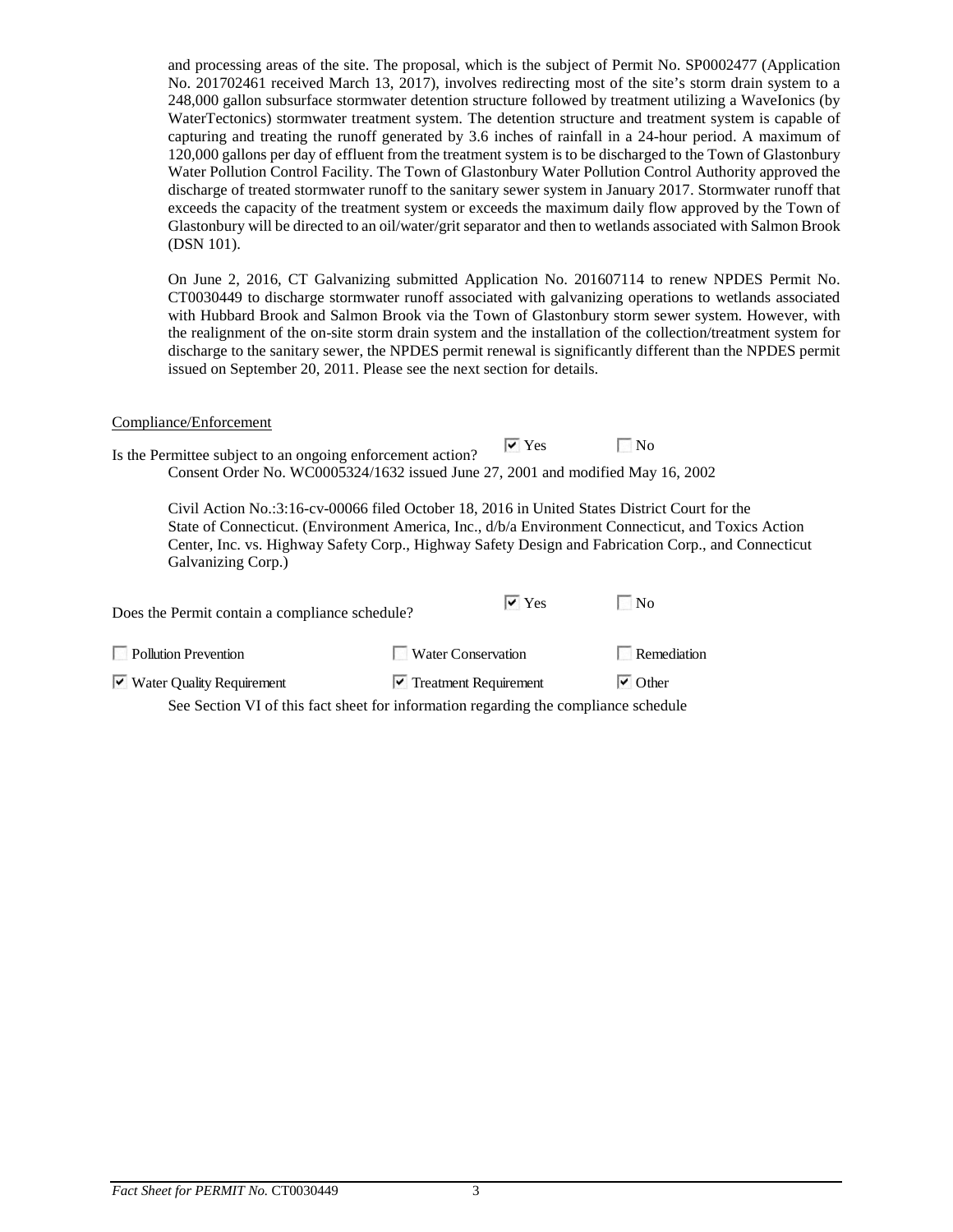# **IV. STORM DRAINAGE AND TREATMENT DESCRIPTION (by DSN)**

**See table below for drainage descriptions and changes to site conditions since the last permit issuance. See the attached site drainage map for catchment areas**

| <b>DSN</b> | SITE CONDITIONS UNDER PREVIOUS PERMIT                                                                                                                                                                                                                                                                                                                                                                                                                                                                                                                                     | <b>DSN</b> | SITE CONDITIONS UNDER CURRENT PERMIT                                                                                                                                                                                                                                                                                                                                                                                                                                                                                                                                                                                                                                                                                                                                                                                                                                                                                                                |
|------------|---------------------------------------------------------------------------------------------------------------------------------------------------------------------------------------------------------------------------------------------------------------------------------------------------------------------------------------------------------------------------------------------------------------------------------------------------------------------------------------------------------------------------------------------------------------------------|------------|-----------------------------------------------------------------------------------------------------------------------------------------------------------------------------------------------------------------------------------------------------------------------------------------------------------------------------------------------------------------------------------------------------------------------------------------------------------------------------------------------------------------------------------------------------------------------------------------------------------------------------------------------------------------------------------------------------------------------------------------------------------------------------------------------------------------------------------------------------------------------------------------------------------------------------------------------------|
| 001        | Stormwater runoff from the employee parking lot, the area around the<br>grinding shed and maintenance building, and the storage area at the west<br>end of the site. The untreated stormwater runoff from this 3.48 acre<br>drainage area previously discharged to the Town of Glastonbury separate<br>storm sewer system prior to discharging to wetlands of Salmon Brook<br>located northwest of the site.                                                                                                                                                              | 101        | Stormwater runoff from all material handling and process areas (Catchments 1-<br>6), except for some raw material storage east of the fabrication shop<br>(Catchment 7), will be collected in a subsurface detention system for treatment<br>utilizing electrocoagulation, settling and filtration. The Permittee has received<br>approval from the Glastonbury Water Pollution Control Authority to discharge<br>the effluent from the treatment system to the Town of Glastonbury sanitary<br>sewer line in accordance with Permit No. SP0002477, DSN 201.<br>Excess stormwater runoff generated by storm events resulting in greater than<br>3.6 inches of rainfall in 24 hours will bypass the collection/treatment system<br>and instead discharge through an oil/water/grit separator, then to this existing<br>stormwater outfall and drainage swale located northwest of the site, and finally<br>to wetlands associated with Salmon Brook. |
| 002        | Stormwater runoff from the 2.2 acre drainage area that encompasses the<br>central and eastern portions of the site, including the east end of the<br>galvanizing building, the fabrication shop and the office. The runoff has<br>discharged untreated to wetlands of Hubbard Brook located south of<br>Commerce Street.                                                                                                                                                                                                                                                  | 102        | As a result of the realignment of the storm drain system on site, stormwater<br>runoff only from a portion of the roof of the office building will continue to<br>discharge untreated to this outfall which drains into the Town of Glastonbury<br>storm sewer system and then to wetlands associated with Hubbard Brook<br>located south of Commerce Street.                                                                                                                                                                                                                                                                                                                                                                                                                                                                                                                                                                                       |
| 003        | Stormwater runoff from the area east of the fabrication shop (Catchment<br>7). The drainage area contributing to this outfall is approximately 0.14<br>acres and is used for raw materials (un-galvanized steel) storage. The<br>stormwater runoff discharges to a 3,500 gallon grit separator which<br>essentially acts as a holding tank. Stormwater that collects in the<br>separator is manually pumped and used in the galvanizing process. There<br>has not been a discharge of stormwater to this outfall since the<br>installation of the separator in June 2015. | 103        | There has not been a discharge of stormwater to this outfall since June 2015. It<br>is possible, however, that under extreme weather events, the grit chamber will<br>discharge to the Town of Glastonbury storm sewer system in Commerce Street<br>and then to wetlands associated with Hubbard Brook.                                                                                                                                                                                                                                                                                                                                                                                                                                                                                                                                                                                                                                             |
|            |                                                                                                                                                                                                                                                                                                                                                                                                                                                                                                                                                                           |            |                                                                                                                                                                                                                                                                                                                                                                                                                                                                                                                                                                                                                                                                                                                                                                                                                                                                                                                                                     |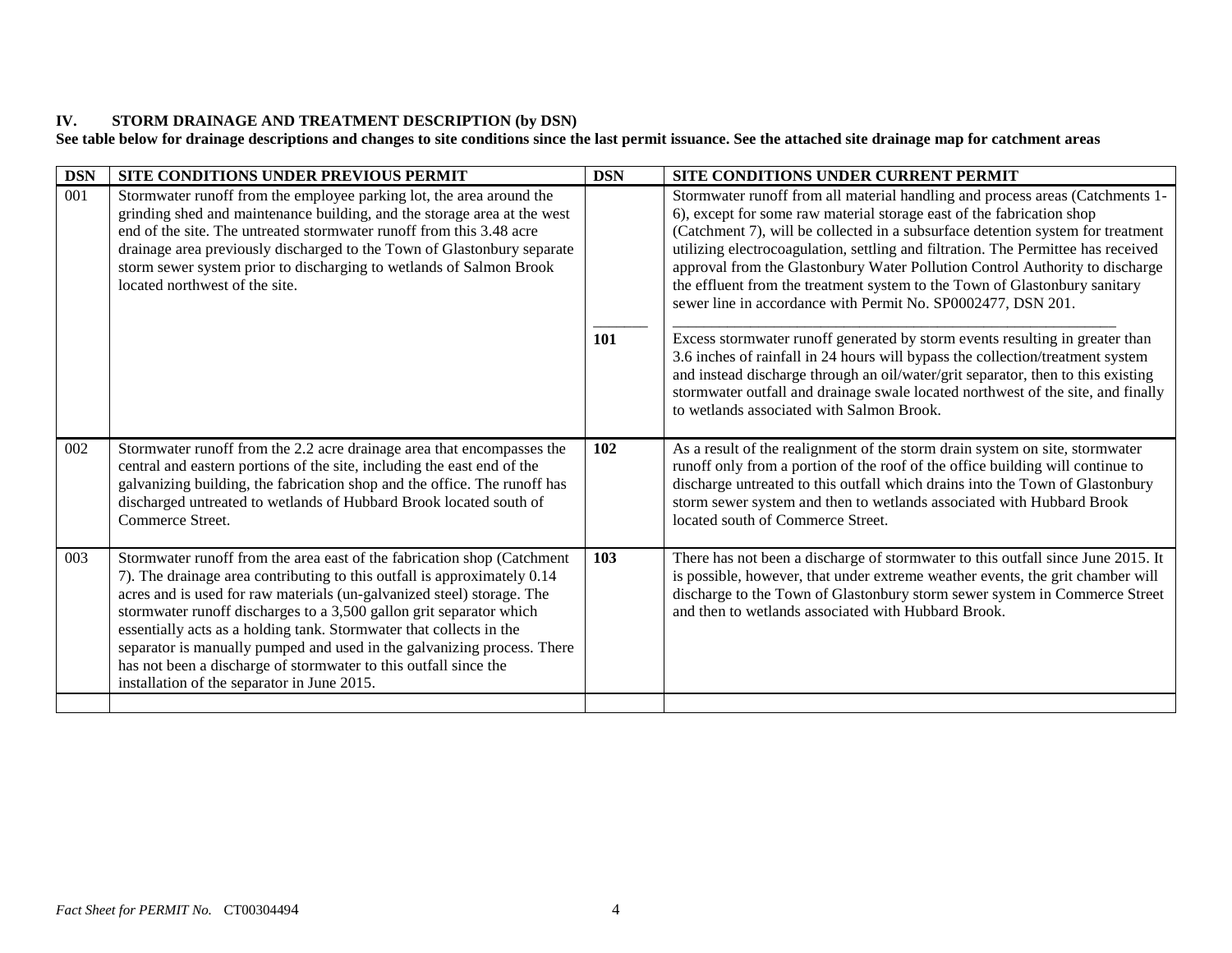# V. **EFFLUENT LIMITATIONS AND MONITORING REQUIREMENTS**

| BASIS FOR LIMITS, STANDARDS OR CONDITIONS |                                                                     |  |  |  |
|-------------------------------------------|---------------------------------------------------------------------|--|--|--|
|                                           | Federal Effluent Limitation Guideline (ELG)                         |  |  |  |
|                                           | Pretreatment Standards for Existing Sources (PSES)                  |  |  |  |
|                                           | Pretreatment Standards for New Sources (PSNS)                       |  |  |  |
|                                           | Performance Standards                                               |  |  |  |
|                                           | Section 22a-430-4(s) of the Regulations of Connecticut State        |  |  |  |
|                                           | Agencies (RCSA)                                                     |  |  |  |
| X                                         | <b>Connecticut Water Quality Standards</b>                          |  |  |  |
| X                                         | Case-by-Case Determination using Best Professional Judgment (BPJ)   |  |  |  |
| X                                         | Department File Information                                         |  |  |  |
|                                           | DEEP's General Permit for the Discharge of Stormwater Associated    |  |  |  |
| X                                         | with Industrial Activity, reissued without modifications, effective |  |  |  |
|                                           | October 1, 2016-September 30, 2018                                  |  |  |  |

# A. **DSN 101-1 Monitoring Parameters, Limits and Monitoring Frequency**

| <b>DSN</b> 101                |                          |                                                  |                            |                                |                        |
|-------------------------------|--------------------------|--------------------------------------------------|----------------------------|--------------------------------|------------------------|
|                               |                          | <b>BPJ</b>                                       |                            | <b>Minimum</b>                 |                        |
| <b>PARAMETER</b>              | <b>Required</b><br>Range | <b>Maximum</b><br><b>Instantaneous</b><br>(mg/L) | <b>Benchmark</b><br>(mg/L) | <b>Monitoring</b><br>Frequency | <b>Level</b><br>(ug/L) |
| Aluminum, Total               |                          |                                                  |                            | Quarterly                      | 10.0                   |
| Chemical Oxygen Demand        |                          |                                                  | 75                         | Quarterly                      |                        |
| Chromium, Total               |                          |                                                  |                            | Quarterly                      | 5.0                    |
| Copper, Total                 |                          |                                                  | 0.059                      | Quarterly                      | 5.0                    |
| Lead, Total                   |                          |                                                  | 0.076                      | Quarterly                      | 5.0                    |
| Nickel, Total                 |                          |                                                  |                            | Quarterly                      | 5.0                    |
| Nitrogen, Ammonia             |                          |                                                  |                            | Quarterly                      |                        |
| Nitrogen, Nitrate             |                          |                                                  | 1.10                       | Quarterly                      |                        |
| Nitrogen, Total Kjeldahl      |                          |                                                  | 2.30                       | Quarterly                      |                        |
| Oil and Grease, Total         |                          | 5.0                                              |                            | Quarterly                      |                        |
| pH                            | $6.0 - 9.0$ su           |                                                  |                            | Quarterly                      |                        |
| Phosphorus, Total             |                          |                                                  | 0.40                       | Quarterly                      | 10.0                   |
| <b>Total Suspended Solids</b> |                          | 90.0                                             |                            | Quarterly                      |                        |
| Zinc, Total                   |                          |                                                  | 0.160                      | Quarterly                      | 10.0                   |

|                                                   | In order to meet<br>in-stream water quality      |                                       |  |  |
|---------------------------------------------------|--------------------------------------------------|---------------------------------------|--|--|
| <b>PARAMETER</b>                                  | <b>Maximum</b><br><b>Instantaneous</b><br>(mg/L) | <b>Monitoring</b><br><b>Frequency</b> |  |  |
| Aquatic Toxicity, Daphnia pulex, $LC_{50}$ > 100% | $\geq 100\%$                                     | Quarterly                             |  |  |
| Aquatic Pimephales promelas, $LC_{50}$ > 100%     | $\geq 100\%$                                     | Ouarterly                             |  |  |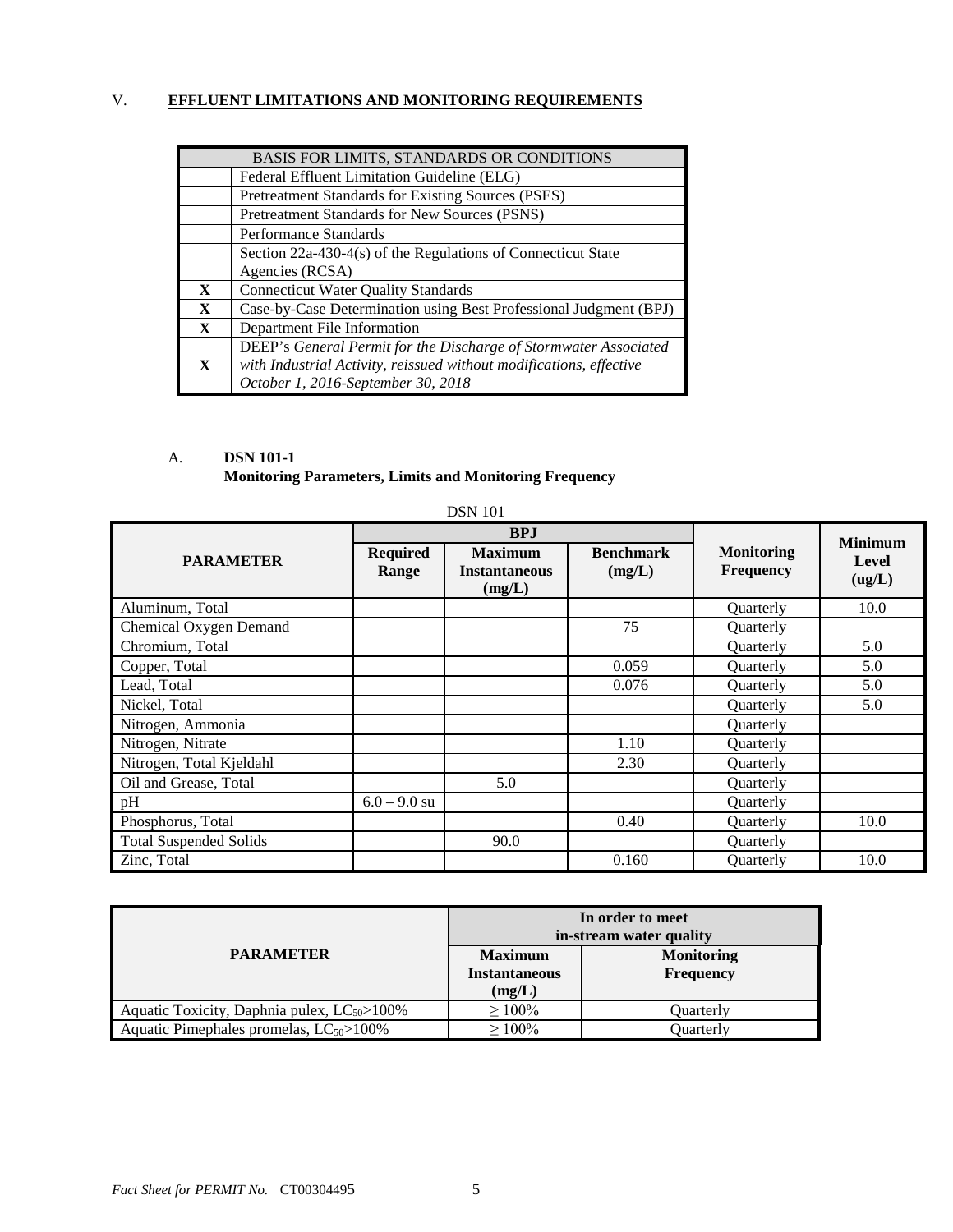## **Comments**

Under the new site conditions, the frequency and the water quality of this stormwater discharge are unknown. The new stormwater detention structure and treatment system that will discharge to the Town of Glastonbury sanitary sewer (Permit No. SP0002477) is capable of storing and treating the runoff generated by up to 3.6 inches of rainfall in a 24-hour period. Historical rainfall data for the area submitted by the Permittee indicates that this rainfall event constitutes over 99% of storm events that have occurred over the last 21 years. In addition, the Permittee is planning to divert approximately 37,500 gallons (~1,250 gpd) of treated stormwater per month to be utilized in plant operations. A discharge of stormwater runoff to DSN 101 is expected to occur infrequently, and only during extreme storm events and periods of prolonged rainfall.

Until adequate, site-specific data becomes available, this outfall will continue to be monitored on a quarterly basis. Utilizing best professional judgment, the benchmarks contained in the current version of DEEP's General Permit for the Discharge of Stormwater Associated with Industrial Activity (industrial stormwater general permit) have been incorporated into this permit as final limits for total oil and grease, pH and total suspended solids. The requirements for benchmark monitoring contained in the industrial stormwater general permit have been incorporated in this permit for total copper, total lead, total zinc, chemical oxygen demand, nitrate-nitrogen, total Kjeldahl nitrogen and total phosphorus. A monitoring requirement for aluminum, ammonia-nitrogen, total chromium and total nickel has been included in this permit renewal to develop the data necessary to evaluate the discharge for consistency with available acute aquatic life criteria.

Monitoring requirements and effluent limitations for this outfall will be reevaluated as additional information becomes available.

### B. **DSN 102-1 Monitoring Parameters, Limits and Monitoring Frequency**

| <b>DSN</b> 102                |                          |                                                  |                            |                                       |                 |
|-------------------------------|--------------------------|--------------------------------------------------|----------------------------|---------------------------------------|-----------------|
|                               |                          | <b>BPJ</b>                                       |                            | <b>Minimum</b>                        |                 |
| <b>PARAMETER</b>              | <b>Required</b><br>Range | <b>Maximum</b><br><b>Instantaneous</b><br>(mg/L) | <b>Benchmark</b><br>(mg/L) | <b>Monitoring</b><br><b>Frequency</b> | Level<br>(ug/L) |
| Aluminum, Total               |                          |                                                  |                            | <b>Ouarterly</b>                      | 10.0            |
| Chemical Oxygen Demand        |                          |                                                  | 75                         | Quarterly                             |                 |
| Chromium, Total               |                          |                                                  |                            | Quarterly                             | 5.0             |
| Copper, Total                 |                          |                                                  | 0.059                      | Quarterly                             | 5.0             |
| Lead, Total                   |                          |                                                  | 0.076                      | Quarterly                             | 5.0             |
| Nickel, Total                 |                          |                                                  |                            | Quarterly                             | 5.0             |
| Nitrogen, Ammonia             |                          |                                                  |                            | Quarterly                             |                 |
| Nitrogen, Nitrate             |                          |                                                  | 1.10                       | <b>Ouarterly</b>                      |                 |
| Nitrogen, Total Kjeldahl      |                          |                                                  | 2.30                       | Quarterly                             |                 |
| Oil and Grease, Total         |                          | 5.0                                              |                            | Quarterly                             |                 |
| pH                            | $6.0 - 9.0$ su           |                                                  |                            | Quarterly                             |                 |
| Phosphorus, Total             |                          |                                                  | 0.40                       | Quarterly                             | 10.0            |
| <b>Total Suspended Solids</b> |                          | 90.0                                             |                            | Quarterly                             |                 |
| Zinc, Total                   |                          |                                                  | 0.160                      | Quarterly                             | 10.0            |

|                                             | In order to meet<br>in-stream water quality      |                                       |  |
|---------------------------------------------|--------------------------------------------------|---------------------------------------|--|
| <b>PARAMETER</b>                            | <b>Maximum</b><br><b>Instantaneous</b><br>(mg/L) | <b>Monitoring</b><br><b>Frequency</b> |  |
| Aquatic Toxicity, Daphnia pulex, NOAEL=100% | $> 90\%$                                         | Ouarterly                             |  |
| Aquatic Pimephales promelas, NOAEL=100%     | $>90\%$                                          | Ouarterly                             |  |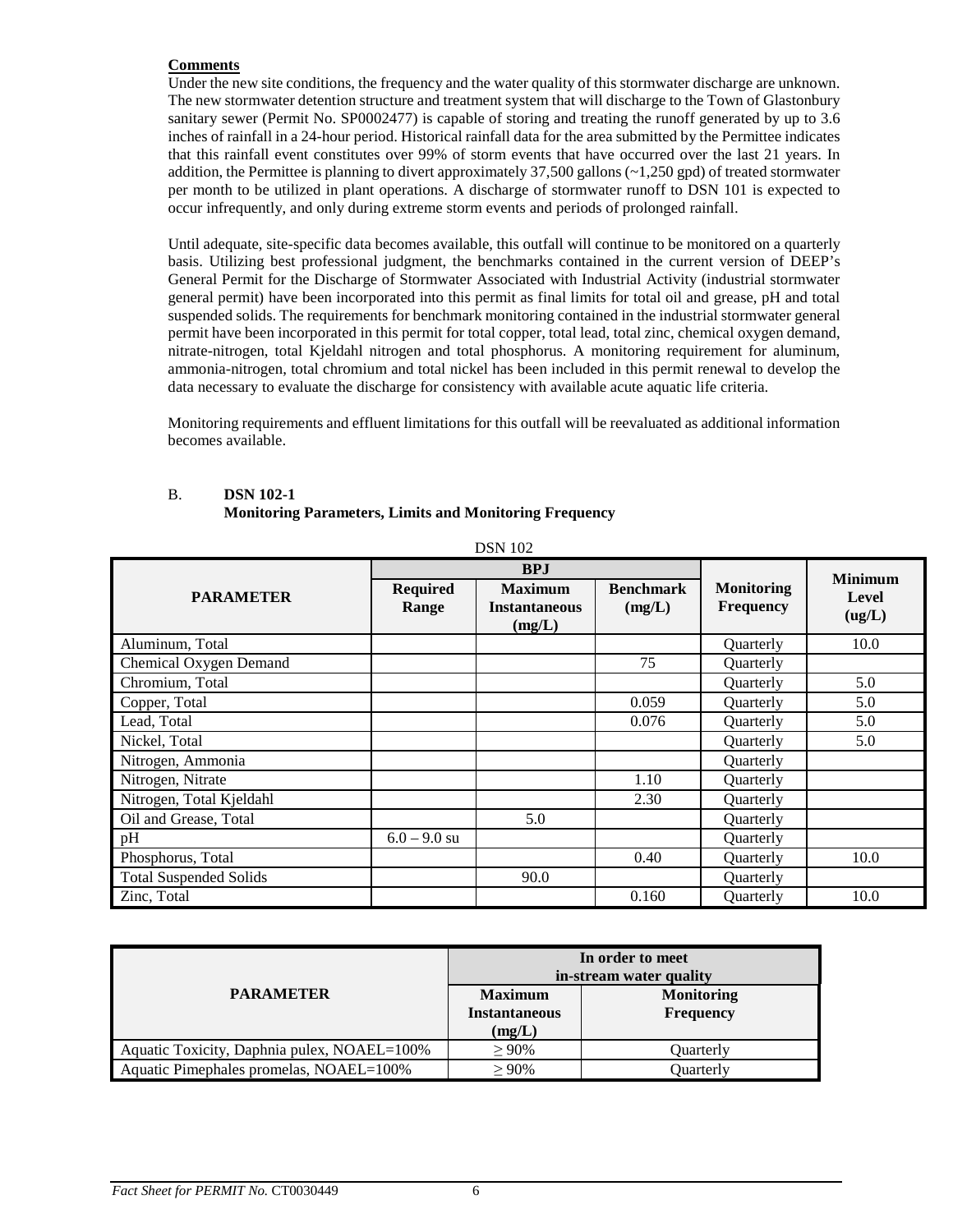## **Comments**

Realignment of the site's storm drain system will direct most of the stormwater runoff that previously discharged to wetlands associated with Hubbard Brook (formerly DSN 002) into the new collection/treatment system. As a result, the discharge to this monitoring location will consist only of stormwater runoff from a portion of the office building roof. In order to determine the quality of the stormwater under these new site conditions, this outfall will continue to be monitored on a quarterly basis. Utilizing best professional judgment, the benchmarks contained in the current version of the industrial stormwater general permit have been incorporated into this permit renewal as final limits for total oil and grease, pH and total suspended solids. The requirements for benchmark monitoring contained in the general permit have been incorporated in this permit renewal for total copper, total lead, total zinc, chemical oxygen demand, nitrate-nitrogen, total Kjeldahl nitrogen and total phosphorus. A monitoring requirement for aluminum, ammonia-nitrogen, total chromium and total nickel has been included in this permit to develop the data necessary to evaluate all discharges for consistency with available acute aquatic life criteria.

Monitoring requirements and effluent limitations for this outfall will be reevaluated as additional information becomes available.

# C. **DSN 103-1 Monitoring Parameters, Limits and Monitoring Frequency**

| <b>DOIT TUJ</b>               |                          |                                                  |                            |                                |                 |
|-------------------------------|--------------------------|--------------------------------------------------|----------------------------|--------------------------------|-----------------|
|                               |                          | <b>BPJ</b>                                       |                            | <b>Minimum</b>                 |                 |
| <b>PARAMETER</b>              | <b>Required</b><br>Range | <b>Maximum</b><br><b>Instantaneous</b><br>(mg/L) | <b>Benchmark</b><br>(mg/L) | <b>Monitoring</b><br>Frequency | Level<br>(ug/L) |
| Aluminum, Total               |                          |                                                  |                            | Semi-annual                    | 10.0            |
| Chemical Oxygen Demand        |                          |                                                  | 75                         | Semi-annual                    |                 |
| Chromium, Total               |                          |                                                  |                            | Semi-annual                    | 5.0             |
| Copper, Total                 |                          |                                                  | 0.059                      | Semi-annual                    | 5.0             |
| Lead, Total                   |                          |                                                  | 0.076                      | Semi-annual                    | 5.0             |
| Nickel, Total                 |                          |                                                  |                            | Semi-annual                    | 5.0             |
| Nitrogen, Ammonia             |                          |                                                  |                            | Semi-annual                    |                 |
| Nitrogen, Nitrate             |                          |                                                  | 1.10                       | Semi-annual                    |                 |
| Nitrogen, Total Kjeldahl      |                          |                                                  | 2.30                       | Semi-annual                    |                 |
| Oil and Grease, Total         |                          | 5.0                                              |                            | Semi-annual                    |                 |
| pH                            | $6.0 - 9.0$ su           |                                                  |                            | Semi-annual                    |                 |
| Phosphorus, Total             |                          |                                                  | 0.40                       | Semi-annual                    | 10.0            |
| <b>Total Suspended Solids</b> |                          | 90.0                                             |                            | Semi-annual                    |                 |
| Zinc, Total                   |                          |                                                  | 0.160                      | Semi-annual                    | 10.0            |

DSN 103

|                                             | In order to meet<br>in-stream water quality      |                                       |  |  |
|---------------------------------------------|--------------------------------------------------|---------------------------------------|--|--|
| <b>PARAMETER</b>                            | <b>Maximum</b><br><b>Instantaneous</b><br>(mg/L) | <b>Monitoring</b><br><b>Frequency</b> |  |  |
| Aquatic Toxicity, Daphnia pulex, NOAEL=100% | $> 90\%$                                         | Semi-annual                           |  |  |
| Aquatic Pimephales promelas, NOAEL=100%     | $\geq 90\%$                                      | Semi-annual                           |  |  |

#### **Comments**

There has been no discharge from this outfall since the installation of a 3,500 gallon grit separator in June 2015. Instead, stormwater runoff that collects in the separator is pumped out and used in CT Galvanizing's process tanks. It is possible however, that a discharge may occur under extreme weather conditions, so this outfall will be monitored on a semi-annual basis. Utilizing best professional judgment, the benchmarks contained in the current version of the industrial stormwater general permit have been incorporated into this